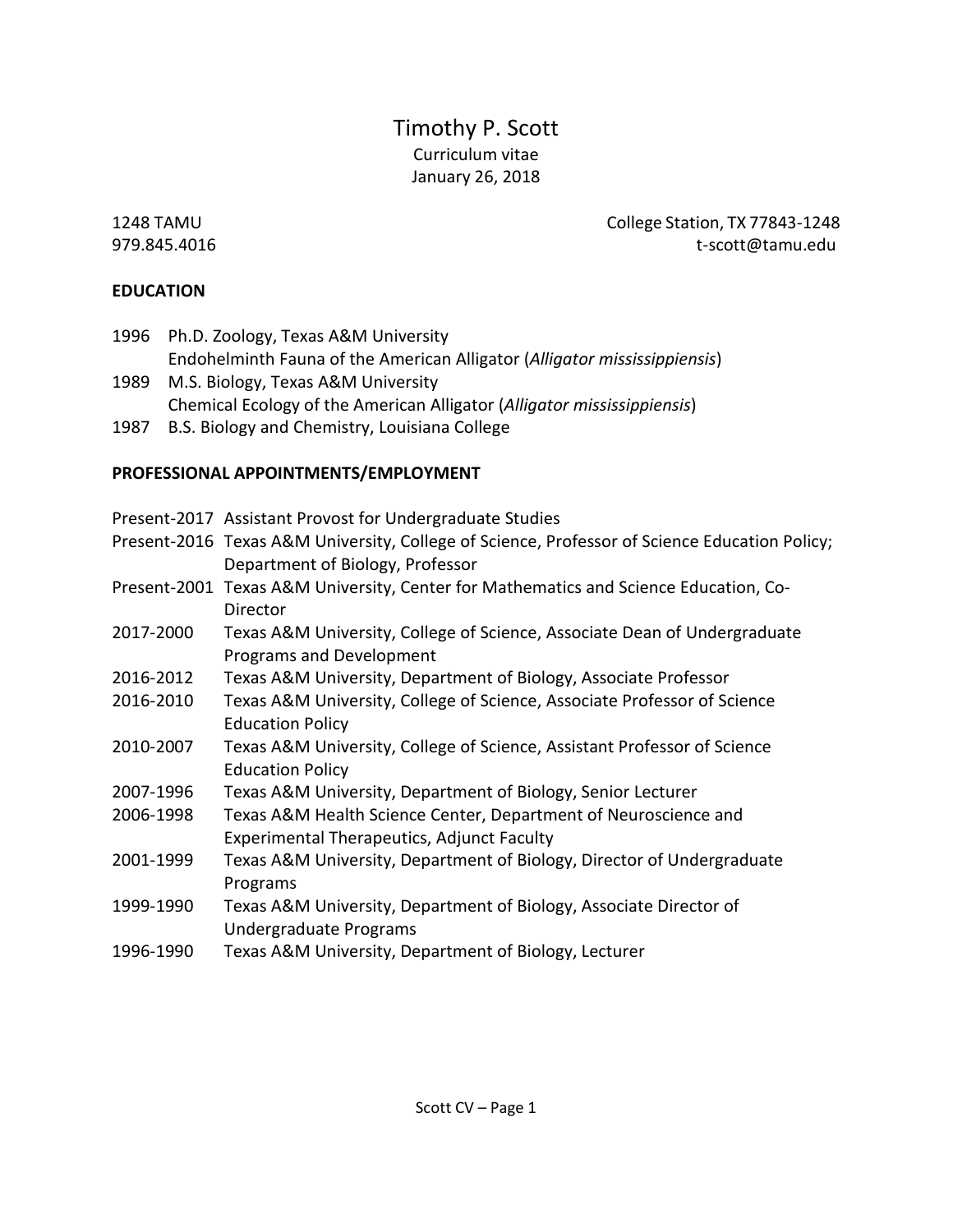## **AWARDS AND HONORS**

| 2013(11)<br>2010(10)<br>2007(9) | Exemplary Faculty Practices Award. Quest for Quality: Teacher Preparation in<br>Texas. Center for Research, Evaluation and Advancement of Teacher Education<br>and the Texas Higher Education Coordinating Board. Austin, Texas.<br>Dr. Robert M. Gates Inspiration Award. Texas A&M University.<br>Outreach, Diversity, and Equal Opportunity Award. United States Department of |
|---------------------------------|-----------------------------------------------------------------------------------------------------------------------------------------------------------------------------------------------------------------------------------------------------------------------------------------------------------------------------------------------------------------------------------|
|                                 |                                                                                                                                                                                                                                                                                                                                                                                   |
|                                 |                                                                                                                                                                                                                                                                                                                                                                                   |
|                                 | Agriculture (USDA) - Agricultural Research Service (ARS). Washington, DC.                                                                                                                                                                                                                                                                                                         |
| 2005(8)                         | President's Award for Academic Advising. Texas A&M University.                                                                                                                                                                                                                                                                                                                    |
| 2004, (7)<br>2002               | Texas Aggie Access Program Namesake. Texas A&M University.                                                                                                                                                                                                                                                                                                                        |
| 2002(6)                         | Texas Alliance for Science, Technology and Mathematics Education Advocate<br>Award. Texas A&M University.                                                                                                                                                                                                                                                                         |
| 2001(5)                         | Aggie T-Camp Namesake. Texas A&M University.                                                                                                                                                                                                                                                                                                                                      |
| 1998 (4)                        | Aggie Fish Camp Namesake. Texas A&M University.                                                                                                                                                                                                                                                                                                                                   |
| 1998 (3)                        | Association of Former Students Distinguished Teaching Award, College Level.<br>Texas A&M University.                                                                                                                                                                                                                                                                              |
|                                 |                                                                                                                                                                                                                                                                                                                                                                                   |
| 1990 (2)                        | Association of Former Students Distinguished Graduate Student (Master's Level)<br>Research Award, University Level. Texas A&M University.                                                                                                                                                                                                                                         |
| 1989 (1)                        | Department of Biology Teaching Assistant of the Year (Master's Level). Texas<br>A&M University.                                                                                                                                                                                                                                                                                   |

## **National PI/CoPI - \$12,606,590**

- 2019- (10) USDA/Hispanic-Serving Institutions National Program (HSNIP) Future Scientists 2014 Program: Sowing the Seeds of Science Success. USDA – ARS - Southern Plains Area. \$529,840. PI.
- 2018-2014 (9) Texas A&M University Noyce Monitoring and Evaluation. National Science Foundation. \$299,987. PI.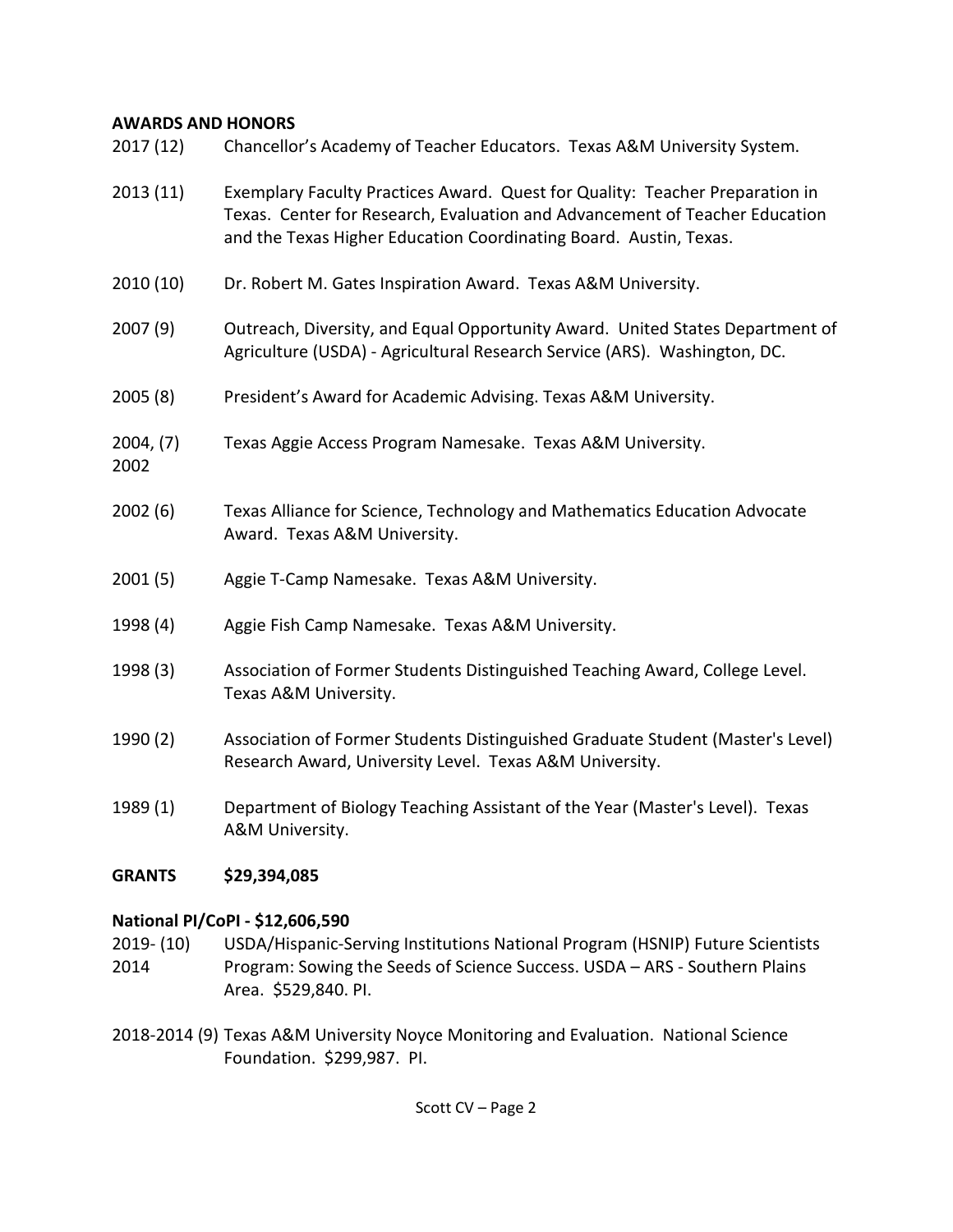2015 Ext. (8) TAMU aggieTEACH – Robert Noyce Scholarship Program. National Science 2013-2009 Foundation. \$599,685. PI.

- 2014-2009 (7) USDA/HSINP Future Scientists Program: Sowing the Seeds of Science Success. 2 United States Department of Agriculture - ARS - Southern Plains Area. \$419,567. PI.
- 2015 Ext. (6) Expanding Opportunities through the Science Scholars Program. National 2012-2008 Science Foundation. \$600,000. CoPI with S. Yennello, PI.
- 2013 Ext. (5) Policy Research Initiative in Science Education to Improve Teaching and
- 2012-2005 Learning in High School Science. National Science Foundation. \$2,492,489. CoPI with C. Stuessy, PI.
- 2010-2009 (4) Center for the Integration of Research on Teaching and Learning Network Shaping, Connecting, and Supporting the Future National STEM Faculty – TAMU Campus. National Science Foundation. \$180,022. CoPI with R. Mathieu, PI.
- 2009-2004 (3) Future Scientists Student Outreach Initiative. United States Department of Agriculture - ARS - Southern Plains Area. \$485,000. PI.
- 2008-2003 (2) Science, Technology and Engineering Program Retention through an Applied Physics, Engineering, and Mathematics Model. National Science Foundation. \$2,000,000. CoPI with J. Howze, PI.
- 2008-2001 (1) Texas Collaborative for Excellence in Teacher Preparation. National Science Foundation. \$5,000,000. CoPI with M. Castro, PI (TAMU-Kingsville).

## **National Other - \$10,600,000**

- 2008 Ext. (1) Information Technology in Science Teaching and Learning Center & Robert
- 2005-2001 Noyce Scholarship Supplement. National Science Foundation. \$10,600,000. Assistant Director with R. Ewing, PI.

## **State PI/CoPI - \$4,629,095**

- 2018- (11) Texas Regional Collaborative for Excellence in Science & Math Teaching. The 2005 University of Texas. \$2,041,305. Science CoPI with C. Schroeder, PI and Math CoPI with J. Whitfield, PI.
- 2015- (10) STEM Collaborative for Teacher Professional Learning. Texas Higher Education 2013 Coordinating Board. \$764,000. CoPI with R. Capraro, PI.
- 2013-2011 (9) Aggie Teach Academy. Texas Higher Education Coordinating Board. \$500,000. CoPI with J. Whitfield, PI.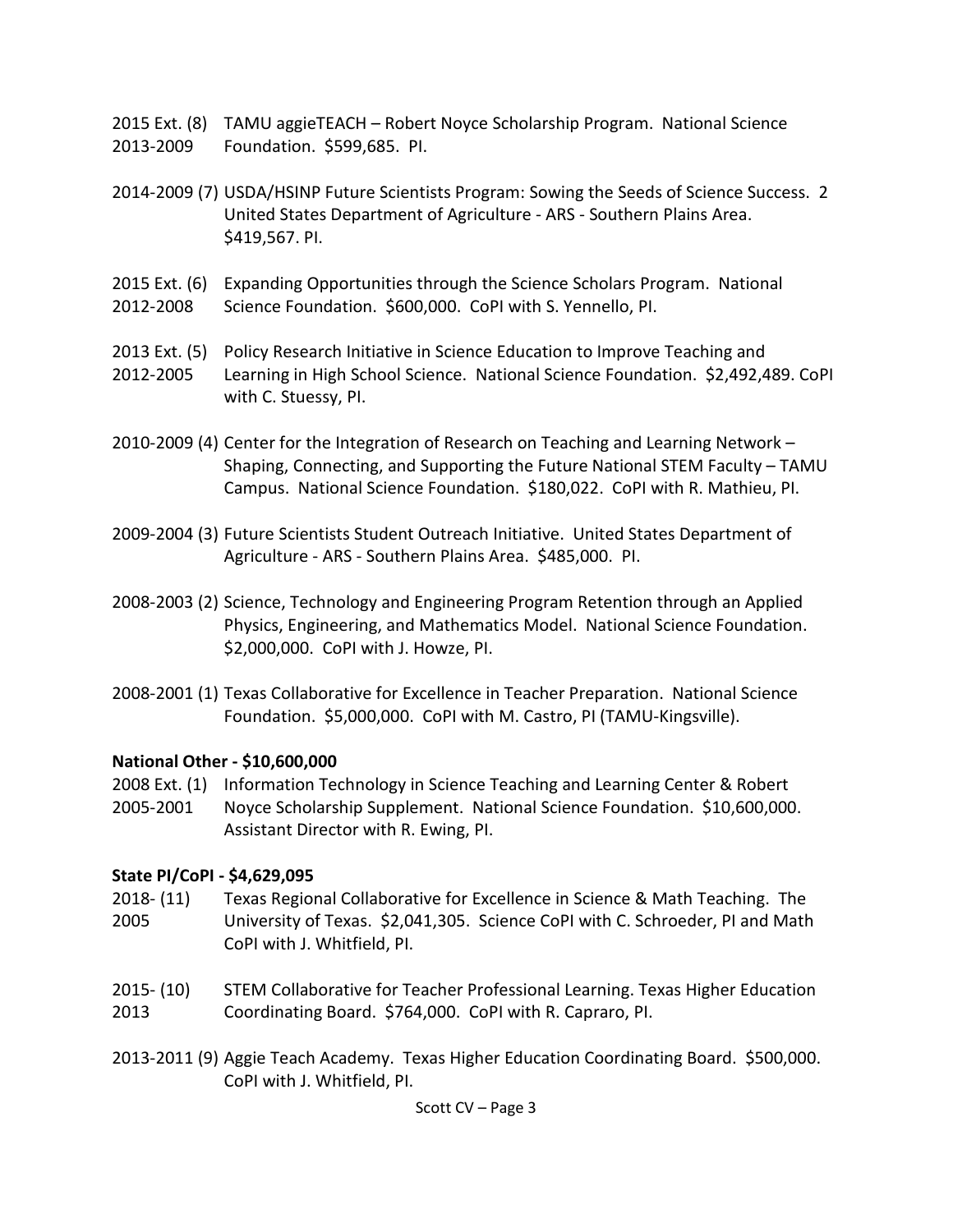- 2011-2009 (8) Beginning Teacher Induction and Mentoring Gant. The University of Texas. \$140,333. CoPI with C. Schroeder, PI.
- 2010 (7) TAMU Biology College and Career Readiness Standards Symposium. Texas Higher Education Coordinating Board and Texas A&M University Corpus Christi. \$10,000. PI.
- 2010-2006 (6) Longitudinal Study of 5<sup>th</sup> Grade Science Curriculum Based on 5E Model. Bryan Independent School District. \$43,500. PI.
- 2007-2005 (5) Texas Science Initiative. Texas Education Agency. PI. \$588,250. PI.
- 2006-2004 (4) Type B Grants for Middle School Science (2) and Physics (1). Texas Higher Education Coordinating Board. \$241,632. PI.
- 2004-2003 (3) AP Participation and Student Success at Texas A&M University. Texas Education Agency. \$170,000. PI.
- 2004-2003 (2) Composition of Prey Consumed by American Alligators along the Upper and Central Coasts of Texas. Texas Parks and Wildlife Department. \$25,075. PI.
- 2002-2001 (1) Factual Error Identification for Public School Science Texts. Texas Education Agency. \$105,000. PI.

# **State Other - \$500,000**

2011-2009 (1) TAMU Educator Preparation Collaborative for Enhancing College and Career Readiness in Texas Schools. Texas Higher Education Coordinating Board. \$500,000. Advisory Board and Subject Area Specialist with H. Waxman, PI.

# **Private PI - \$966,000**

- 2014-2012 (7) aggieTEACH Expansion & Improvement Program. Greater Texas Foundation. \$100,000. PI.
- 2013-2011 (6) Challenge grant for aggieTEACH Program. Texas Instruments Foundation. \$150,000. PI.
- 2011 (5) Correlation between Middle School Student Performance in Science and Teacher Educational Backgrounds. Center for Research Evaluation & Advancement of Teacher Education (CREATE). \$3,000. PI.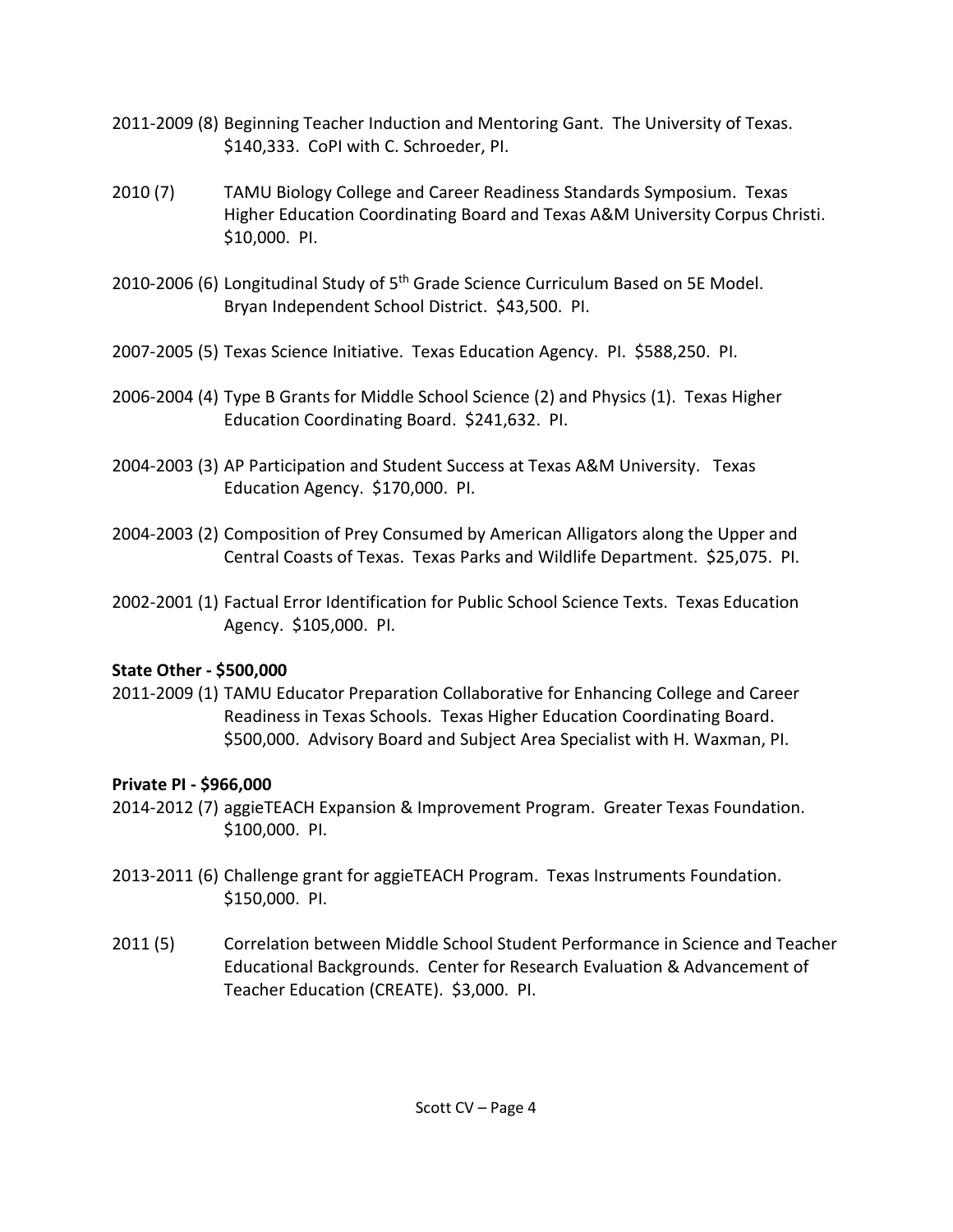- 2011-2010 (4) Richardson Implementation Grant Delivering a High Quality Teacher Workforce in Texas: Reconsidering University-Based Teacher Preparation in Texas, Renewing Commitments, and Improving Practice in the Twenty-First Century. CREATE. \$50,000. PI.
- 2010 (3) Gift to Support aggieTEACH Program. Shell Oil Company. \$60,000. PI.
- 2010-2002 (2) Gift to Support Mathematics and Science Scholars Program and the Center for Mathematics and Science Education. Sid Richardson Foundation. \$600,000. PI.
- 1999 (1) Vitamin E and Thiamin Supplementation and Growth of Juvenile Alligators. Stuart Products. \$3,000. PI.

#### **Texas A&M University System - \$92,400**

- 2018-2017 (4) Community Research through Engagement in STEM Teaching. College of Education. \$37,400. CoPI with S. Raven, PI.
- 2013-2012 (3) College of Science Transfer Success Program. High Impact Practices Undergraduate Education Grant. Association of Former Students awarded through Associate Provost. \$5,000. PI.
- 2004, (2) Science Classroom Observation Protocol System (SCOPS) Indicators of
- 2003- Science. TAMU System Regents Initiative Academy for Educator Development. 2001 \$30,000. CoPI with C. Stuessy, PI.
- 2001 (1) Technology-Mediated Instructional Materials for High School Mathematics. TAMU System Regents Initiative Academy for Educator Development. \$20,000.00. CoPI with M. Speed, PI.

### **PUBLICATIONS**

### **Refereed Journal Articles**

- 2016 (17) Whitfield, J.G., H. Waxman, T.P. Scott. Comparing Robert Noyce Scholars and Non-Robert Noyce Scholars Perceptions of Teaching. *Journal of Research in STEM Education*, Volume 2:90-105.
- 2016 (16) Toby, E., T. Scott, D. Migl, E. Kolodziej. Supplemental Instruction in Physical Chemistry I. *The Learning Assistance Review,* Volume 21:71-79.
- 2015 (15) Scott, T.P., A. Bentz, S. Thigpin. Transfer Learning Community: A Model to Support STEM Majors after Transfer from Two-Year Institutions. *Journal of College Student Retention: Research, Theory & Practice* (2015): 1521025115621919.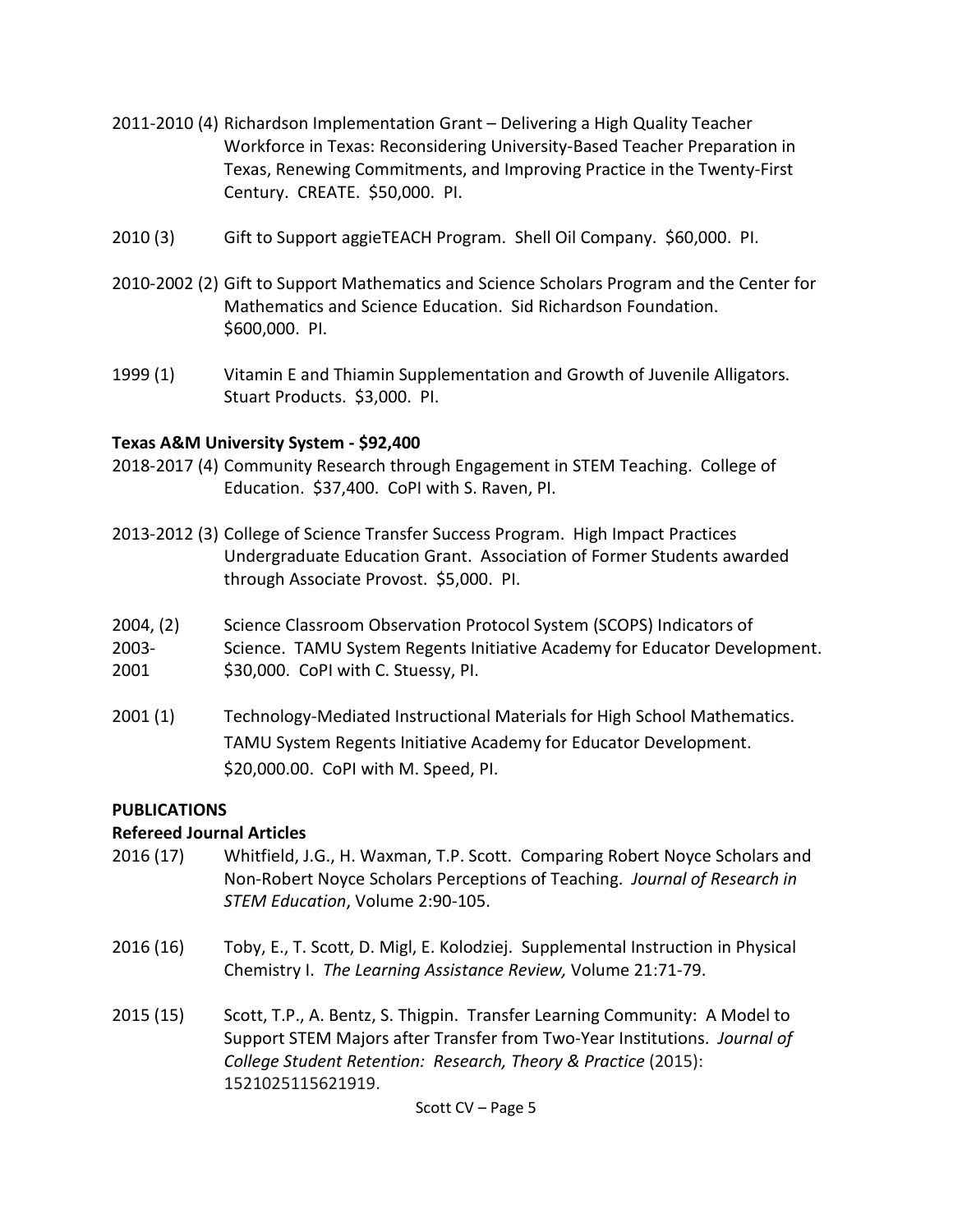- 2014 (14) Scott, T.P., C. Schroeder, H. Tolson, T. Huang, O. Williams. A Longitudinal Study of a 5th Grade Science Curriculum Based on the 5E Model. *Science Educator,* Summer 2014, Volume 23: 49-55.
- 2011 (13) Scott, T.P., H. Tolson, and T. Huang. 2011*.* Haunted by High School No More. *Journal of College Admission,* Number 212: 4.
- 2011 (12) Scott, T.P., C. Wilson, D.R. Upchurch, M. Goldberg and A. Bentz. 2011. The USDA and K-12 Partnership: A Model for Federal Agencies. *Journal of Natural Resources & Life Sciences Education,* Volume 40: 29-35.
- 2010 (11) Scott, T.P., H. Tolson, and Y. Lee. Assessment of Advanced Placement Participation and University Academic Success in the First Semester: Controlling for Selected High School Academic Abilities. *Journal of College Admission,* Number 208:27-30.
- 2009 (10) Scott, T.P., H. Tolson, and T. Huang. Predicting Retention of Mathematics and Science Majors at a Research One Institution Based on Selected Pre-College Characteristics*. Journal of College Admission,* Number 204: 20-24.
- 2007 (9) Schroeder, C.M., T.P. Scott, H. Tolson, T. Huang, Y. Lee. A Meta-Analysis of National Research: The Effects of Teaching Strategies on Student Achievement in Science*. Journal of Research in Science Teaching*, Volume 44:10.
- 2006 (8) Scott, T.P., J. Parrott, C. Stuessy, K.P. Blount, and A. Bentz. Math and Science Scholars Program: A Model for the Recruitment and Retention of Pre-Service Mathematics and Science Teachers*. Journal of Science Teacher Education,* 17:389-411.
- 2000 (7) West, M., T.P. Scott, and S. Simcik. New Record of Endohelminths of the Alligator Snapping Turtle (*Macroclemys temminckii). Comparative Parasitology* 67(1):122-124.
- 1999 (6) Scott, T.P., S. Simcik, and T. Craig. A Key to some Pentastome, Nematode, and Trematode Parasites of the American Alligator. *Texas Journal of Science* 51(2):127-138.
- 1997 (5) Scott, T.P., and B.G. Foster. *Salmonella* spp. in Free Ranging and Farmed Alligators (*Alligator mississippiensis*) from Texas and Louisiana. *Aquaculture*  156:179-181.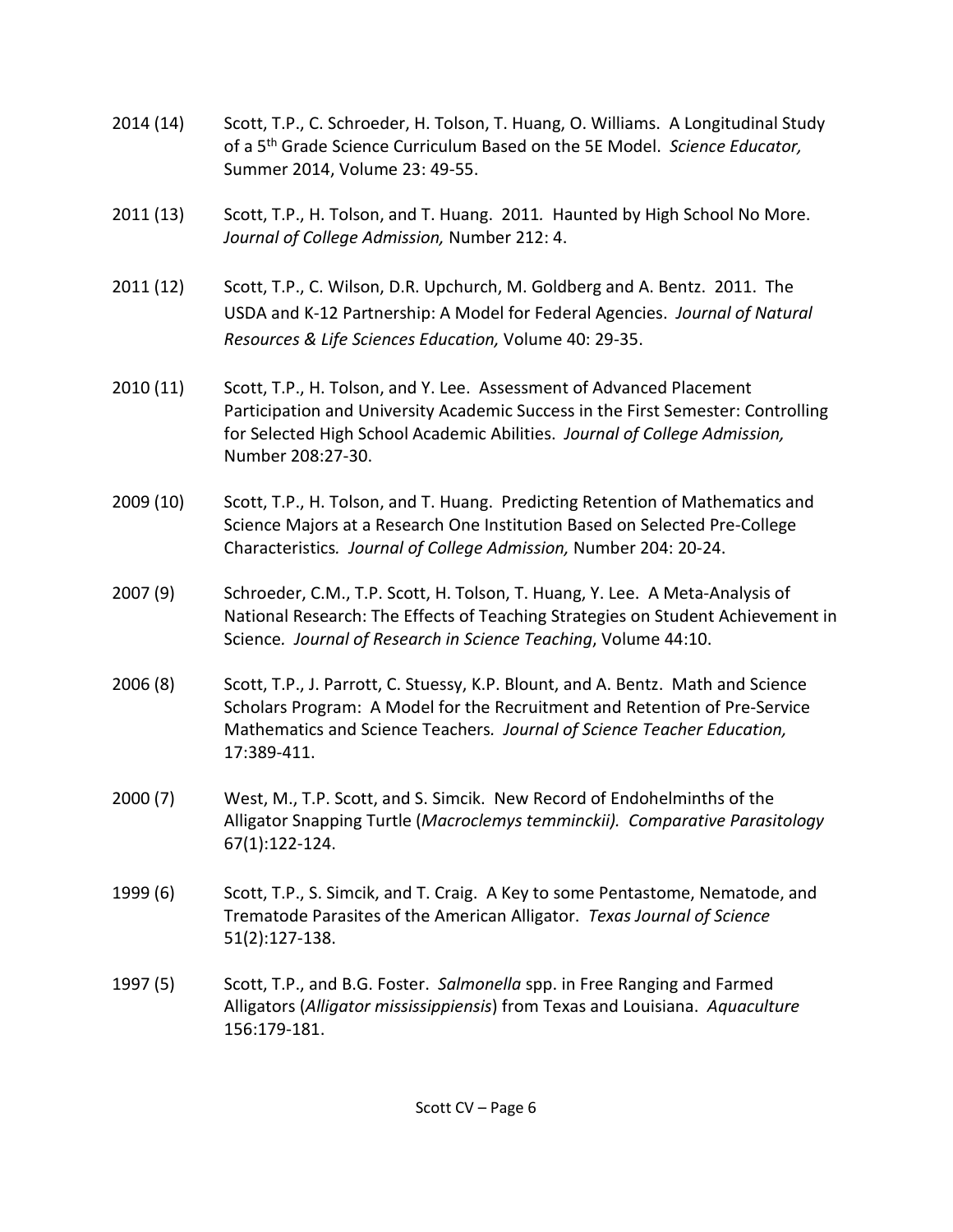- 1997 (4) Scott, T.P., S. Simcik, and T. Craig. Endohelminths of American Alligators (*Alligator mississippiensis*) from Southeast Texas*. Journal of the Helminthological Society of Washington* 64(2):258-262.
- 1996 (3) Scott, T.P. and R.B. Simpson. *Scopulariopsis* in American Alligator. *Crocodile Specialist Group Newsletter* 15(2):24.
- 1990 (2) Scott, T. P. and P. J. Weldon. Chemoreception in the Feeding Behaviour of Adult American Alligators (*Alligator mississippiensis*). *Animal Behaviour* 39:2.
- 1990 (1) Weldon, P. J., T. P. Scott and M. J. Tanner. 1990. Analyses of Gular and Paracloacal Gland Secretions of the American Alligator (*Alligator mississippiensis*) by Thin Layer Chromatography: Gland, Sex, and Individual Differences in Lipid Components. *Journal of Chemical Ecology* 16:1.

## **Books**

1998 (1) VanDeGraaff, K.M., Scott, T.P., and K. Leiner. *Human Anatomy and Physiology Laboratory Manual*. McGraw Hill, Dubuque, Iowa. 386 pp.

## **Submitted Book Chapter**

2015 (3) C. Wilson, C. Schroeder, T. Scott. The USDA Future Scientists Urban Agriculture Program. Invited chapter for Urban Agriculture and STEM book. Submitted on May 14, 2015.

# **Book Chapters**

- 2010 (2) Wilson, C., J. Lopez, & T.P. Scott. Who ate our corn? We want to know and so should you! In R.E. Yager (Ed). *Exemplary Science for Resolving Societal Challenges.* (pp. 51-68). Arlington, VA: NSTA Press.
- 2009 (1) Wilson, C. & T.P. Scott. Student outreach initiative: sowing the seeds of future success. In Yager, R. E. (Ed.) *Inquiry: The Key to Exemplary Science* (pp. 71-81). Arlington, VA: NSTA Press.

# **Conference Proceedings**

- 2013 (2) Scott, T.P. *Stimulating STEM Teacher Growth through aggieTEACH.* Notation of original article (2006). Midwest Noyce Regional Conference 2012.
- 2009 (1) Scott, T.P. The Texas Snapshot. In *The Next Frontier: World-Class Math and Science Education for Texas* (pp. 76-83). The Academy of Medicine, Engineering and Science of Texas: Education Committee Report on Texas K-12 Math and Science Education.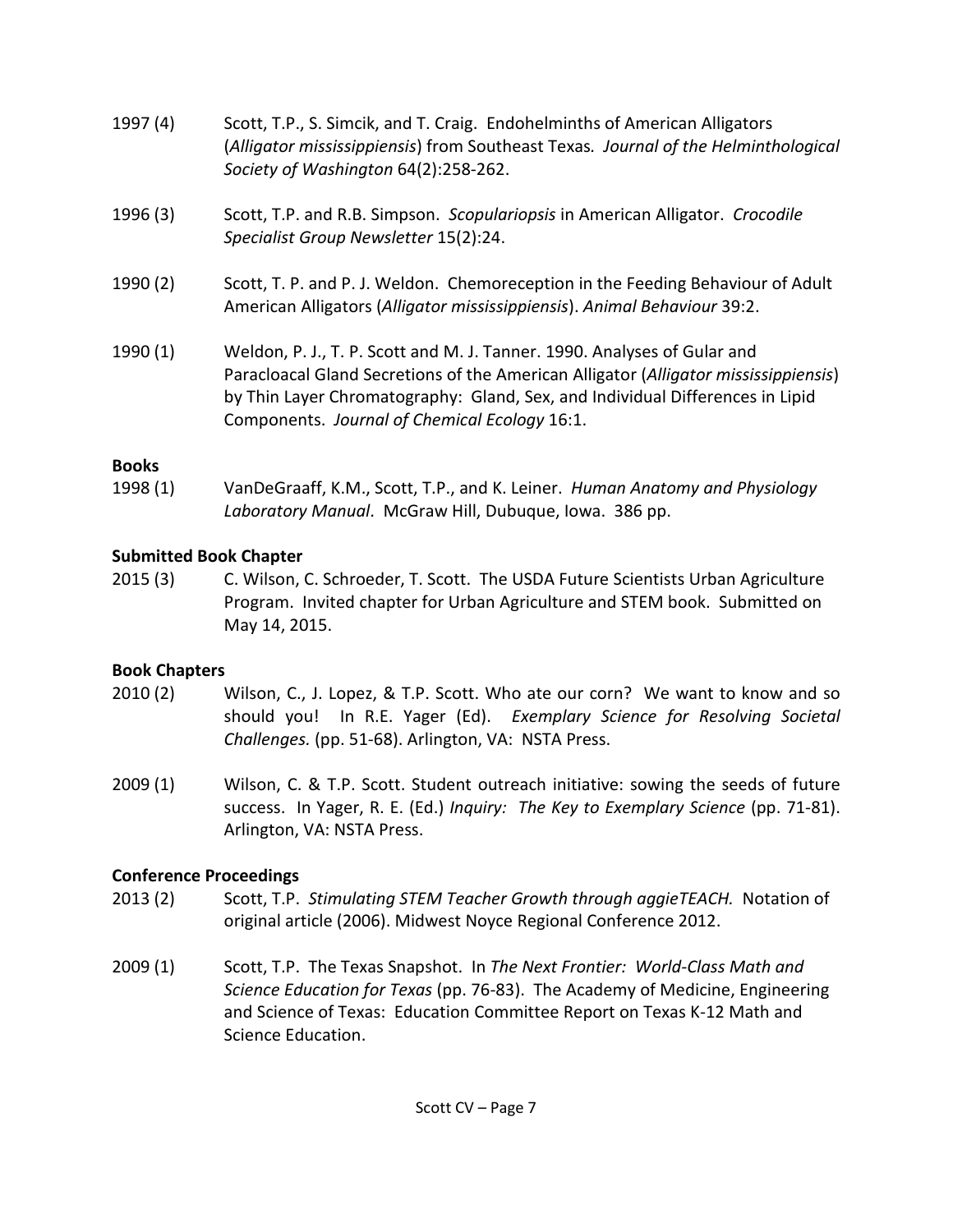## **Other Publications**

- 2010 (5) Wilson, C. & T.P. Scott. Future Scientists: Sowing the Seeds for Success. In Bayer Corporation's *Planting the Seeds for a Diverse U.S. STEM Pipeline: A Compendium of Best Practice K-12 STEM Education Programs* (pp. 38-39). Arlington, VA: NSTA Press.
- 2008 (4) Scott, T., C. Schroeder, H. Tolson and A. Bentz. *Effective K-12 Science Instruction: Elements of Research-based Science Education* (for use by Independent School Districts)*.*
- 2006 (3) Scott, T. and C. Schroeder. State of Science Education in Texas. White Paper prepared for the Texas Education Agency.
- 2004 (2) Scott, T.P., H. Tolson, A. Bentz, and Y. Lee. Continuation of Assessment of Advanced Placement (AP) Participation and Success at Texas A&M University. Report for the Texas Education Agency.
- 2003 (1) Scott, T.P., H. Tolson, A. Bentz, and Y. Lee. Assessment of Advanced Placement (AP) Participation and Success at Texas A&M University. Report for the Texas Education Agency.

## **INVITED TALKS**

- 2018 (27) Student Success Initiatives. TAMU-Qatar. Doha, Qatar (February 26).
- 2017 (26) Creating an Institutional Culture of Accountability to Ensure Diversity and Inclusion in STEM Fields. Accelerating Systemic Change Network Annual Meeting. New Orleans, Louisiana. Keynote Speaker and Facilitator (June 26).
- 2017 (25) Texas A&M University STEM Posse Program. Annual Posse STEM Liaison Meeting, New York, New York (June 12).
- 2016, (24) STEM Teacher Summit. Focusing on STEM: Science and Engineering in the 2014-2008 Classroom. College Station, Texas. (Annual Conference)
- 2014 (23) Strengthening the STEM Pipeline, Louisiana State University. Discussion Forum Sponsored by the Center for Academic Success. Invited Keynote Speaker and Facilitator. Baton Rouge, Louisiana (January 14).
- 2014 (22) Supplemental Instruction Faculty Brunch and Awards Reception, Louisiana State University, Center for Academic Success. Invited Keynote Speaker. Baton Rouge, Louisiana (January 14).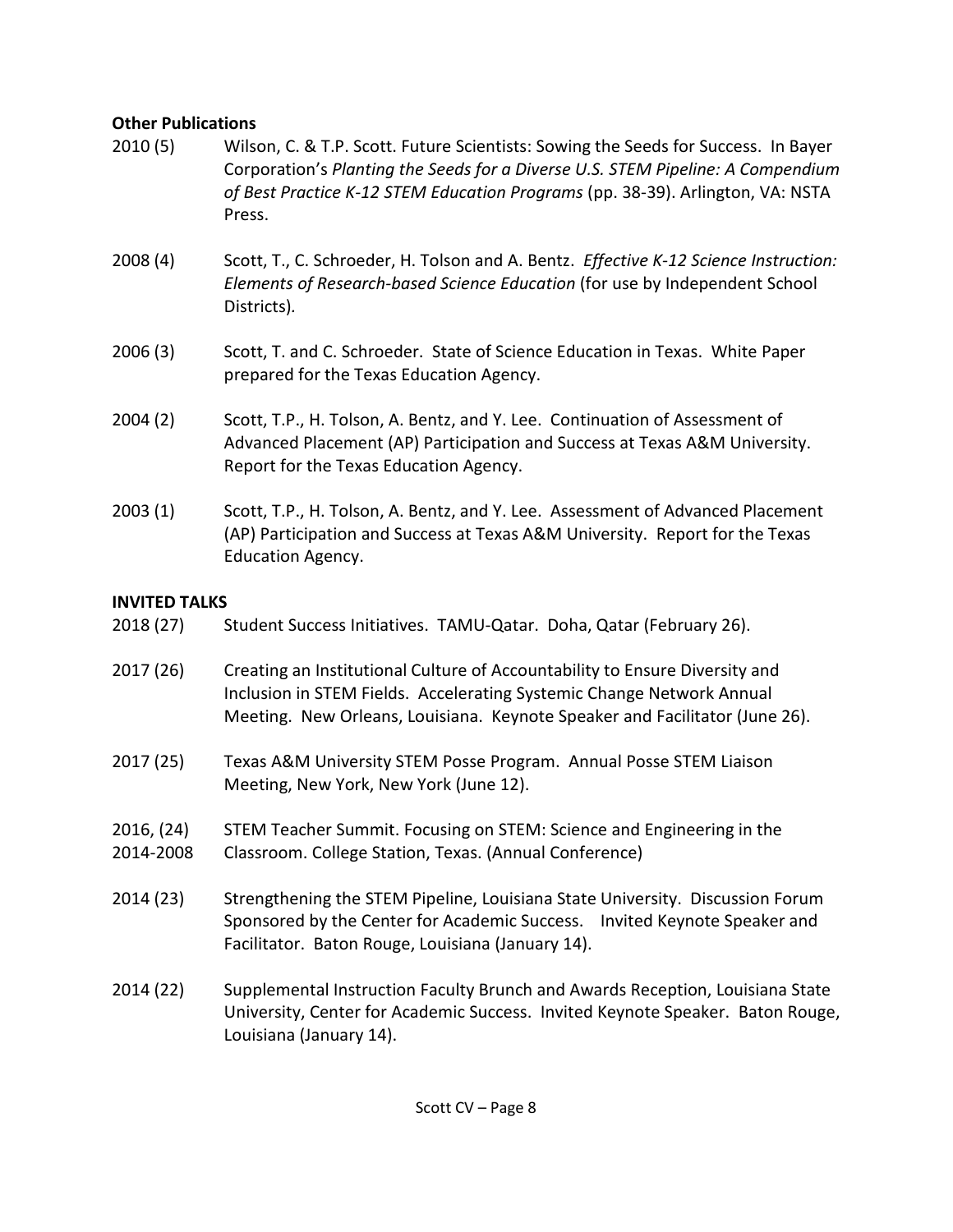- 2012 (21) Stimulating STEM Teacher Growth through aggieTEACH. Midwest Noyce Regional Conference. Indianapolis, Indiana (October 4-5).
- 2012 (20) From One Center for Mathematics and Science Education to Another: K-20 STEM Education Initiatives. Center for Excellence in Science, Mathematics and Engineering Education, Iowa State University: STEM Education Spring Seminar. Keynote Speaker. Ames, Iowa (April 4-5).
- 2012 (19) Success Boot Camp: Tools and Tips for Navigating through Academic Pressures. Texas A&M University System Louis Stokes Alliance for Minority Participation Symposium. Corpus Christi, Texas (February 23-25).
- 2011 (18) Natural History of the American Alligator. TAMU Regional Collaborative for Excellence in Science Teaching. Brazos Bend State Park, Texas (October 22).
- 2008 (17) Plano Independent School District: Early Foundations of Science Literacy for All Students. Professional Development for 2,300 K-5 teachers and administrators. Plano, Texas.
- 2007 (16) Governor's Science Initiative. Conference for the Advancement of Science Teaching. Austin, Texas.
- 2007 (15) The Texas Snapshot. The Academy of Medicine, Engineering and Science of Texas (TAMEST) Conference. Houston, Texas.
- 2006 (14) Governor's Science Initiative. Texas Regional Collaborative for Excellence in Science Teaching Annual Meeting. Austin, Texas.
- 2005 (13) Governor's Science Initiative. Conference for the Advancement of Science Teaching. Houston, Texas.
- 2005 (12) Governor's Science Initiative. Harris County Department of Education. Houston, Texas.
- 2005 (11) Governor's Science Initiative. National Assessment of Education Progress. Austin, Texas.
- 2005 (10) Governor's Science Initiative. Science Education Service Center Specialist Network. Austin, Texas.
- 2005 (9) Governor's Science Initiative. Texas Science Careers Consortium. Austin, Texas.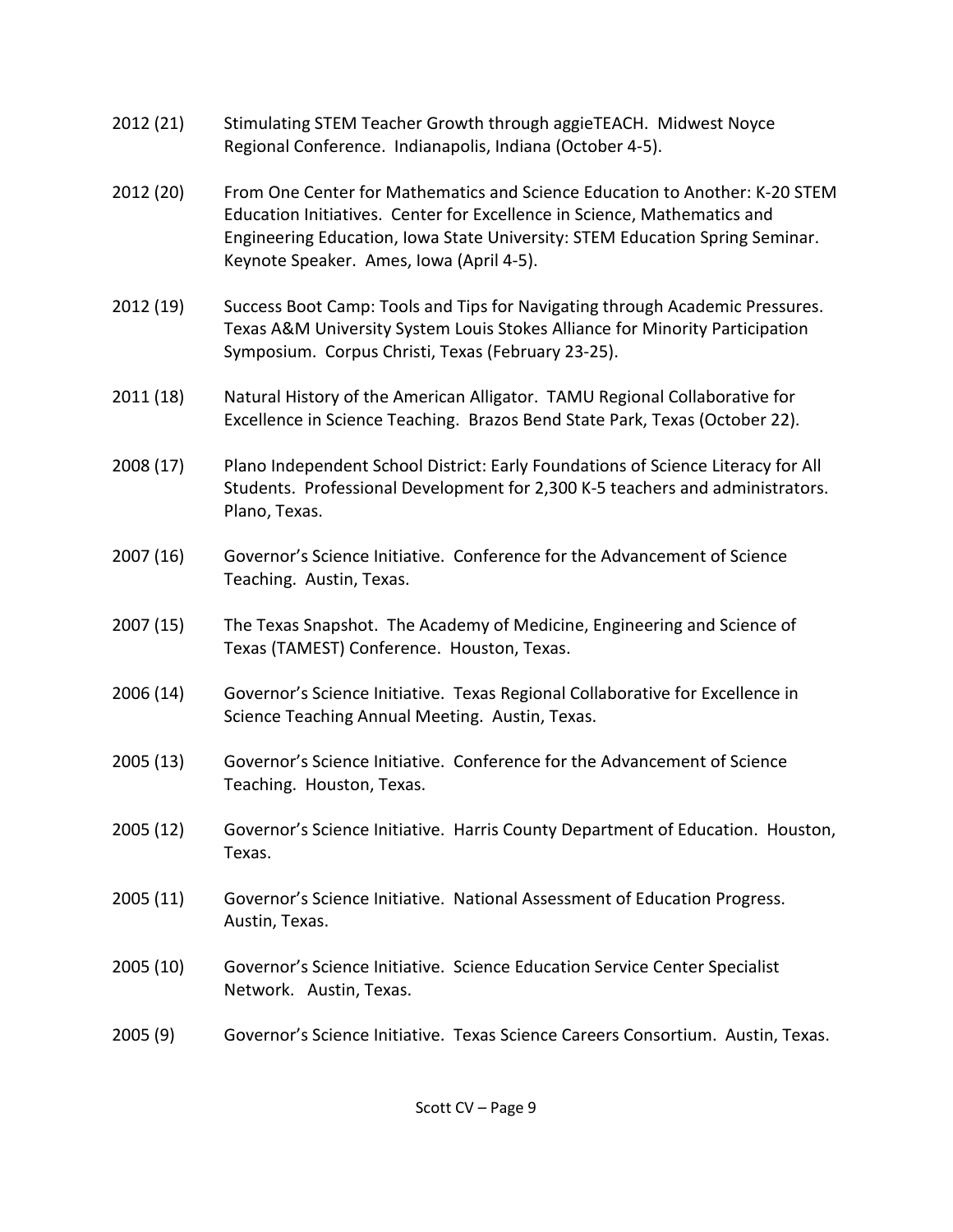- 2005 (8) Governor's Science Initiative. Texas Science Education Leadership Association. Austin, Texas.
- 2005(7) Governor's Science Initiative. Texas Urban Science Council. Austin, Texas.
- 2002 (6) Math and Science Scholars Program. TAMUS Regents' Initiative Chancellor's Conference. Houston, Texas.
- 2002 (5) Math and Science Scholars Program. Texas A&M University System and Texas Education Agency's 2002 Texas Teacher Forum. San Antonio, Texas.
- 2002 (4) Texas Education Agency Administrators Mid-Winter Conference. Austin, Texas.
- 2000 (3) The Math Initiative. Governor's Business Council. Austin, Texas.
- 1999 (2) Parasites and the Natural History of the American Alligator. Herpetological Society. College Station, Texas.
- 1995 (1) Disease Surveillance in the American Alligator (*Alligator mississippiensis*). Exotic Wildlife Production Management and Utilization Conference in association with the Veterinary Continuing Education Program. College Station, Texas.

## **CONFERENCE ACTIVITY/PARTICIPATION**

### **Invited Presentations**

- 2017 (25) Comparing Robert Noyce Scholars and Non-Robert Noyce Scholars Perceptions of Teaching. National Council of the Teachers of Mathematics National Conference. San Antonio, Texas (April 4-5).
- 2016 (24) Increasing Success in Calculus with Placement Exams and Online Tutoring. Association of Public and Land-grant Universities Science & Mathematics Teacher Imperative National Conference. San Antonio, Texas (June 8-9).
- 2016 (24) Mentoring and Induction to Increase Retention of Mathematics and Science Teachers. 100Kin10 Partner Summit. Houston, Texas (April 27).
- 2015 (23) Supporting STEM Transfer Student Success. Network for Academic Renewal Conference Crossing Boundaries: Transforming STEM Education. Association of American Colleges and Universities. Seattle, Washington (November 12-14).
- 2015 (22) Transfer Learning Community: A Model for Supporting STEM Student Success. National Conference on Students in Transition. Baltimore, Maryland (October 17-19)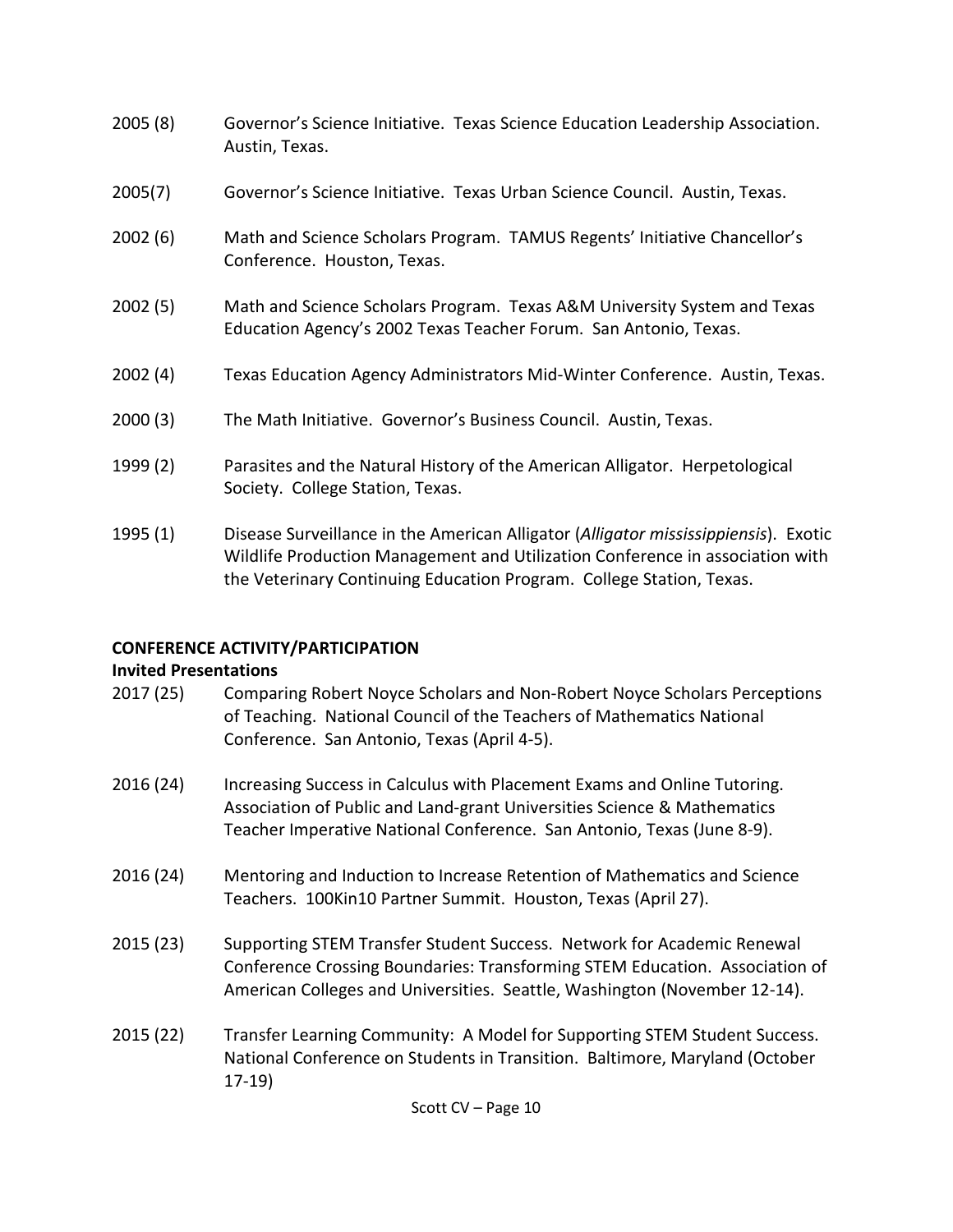- 2014 (21) Transfer Learning Community: Supporting STEM Student Success. 21<sup>st</sup> National Conference on Students in Transition, 2014. Denver, Colorado (October 18-20).
- 2014 (20) Mentoring and Induction to Increase Secondary Mathematics and Science Teachers. Association of Public and Land-grant Universities Science & Mathematics Teacher Imperative National Conference. Milwaukee, Wisconsin (June 4-6).
- 2014 (19) A STEM Pre-service Teacher Preparation Program: Where Scientific and Technological Literacy Meet. National Association of Research in Science Teaching Annual International Conference. Pittsburg, PA (March 30-April 2).
- 2014 (18) College of Science Transfer Learning Community: Year 1 Review. Conference of the National Institute for the Study of Transfer Students. Atlanta, GA (February 5-7).
- 2013 (17) Academic Success Boot Camp for STEM Majors. SACNAS Annual Conference, Strengthening the Nation through Diversity, Innovation & Leadership in STEM San Antonio, Texas (October 3-6).
- 2013 (16) An Impact Analysis of a  $5<sup>th</sup>$  Grade Science Curriculum Based on the 5E Model. National Association of Research in Science Teaching Annual International Conference. Puerto Rico (April 6-9).
- 2013 (15) Transfer Learning Community Orientation: Supporting STEM Student Success. Conference of the National Institute for the Study of Transfer Students. Frisco, Texas (January 30-February 1).
- 2012 (14) Evaluation of the Robert Noyce Scholars Program: Students' Perceived Intent to Teach Beyond Scholarship Requirements. Association of Public and Land-grant Universities Science and Mathematics Teacher Imperative Conference. Alexandria, Virginia (June 6-8).
- 2012 (13) Stimulating STEM Teacher Growth through aggieTEACH: A Model for the Recruitment and Retention of Pre-Service Mathematics and Science Teachers. NSF Robert Noyce Teacher Scholarship Program Conference. Washington, D.C. (May 23-25).
- 2012 (12) STEM Transfer from Community College to a Large Research University. Conference of the National Institute for the Study of Transfer Students. Fort Worth, Texas (January 25-27).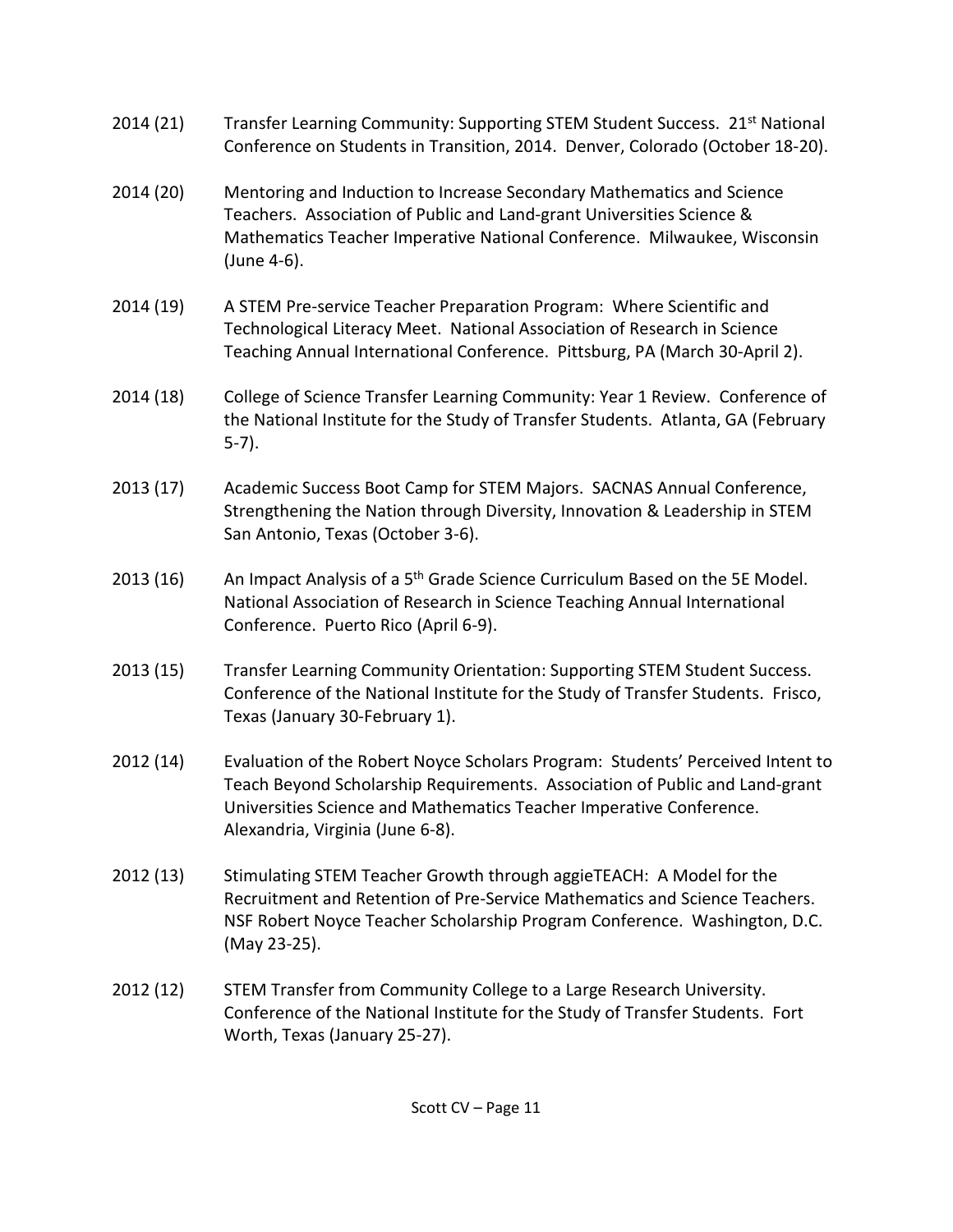- 2011 (11) Evaluation of a Symposium for the Promotion of the Biology College and Career Readiness Standards. Southwest Educational Research Association (SERA) Conference. San Antonio, Texas (February 2-5).
- 2011 (10) Expanding Opportunities through the Science Scholars Program: STEM Transfer from Community College to a Large Research University – Promising Practices. Creating Pathways for STEM Transfer Student Success. National Institute for the Study of Transfer Students. Asheville, North Carolina (September 12-14).
- 2011 (9) Naturalistic Inquiry of Introductory Biology Faculty Instructional Practices. National Association for Research in Science Teaching (NARST) Annual International Conference*.* Orlando, Florida (April 3-6).
- 2011 (8) Stimulating STEM Teacher Growth aggieTEACH: A Model for the Recruitment and Retention of Pre-service Mathematics and Science Teachers. Science and Mathematics Teacher Imperative Annual Conference, Association of Public and Land-Grant Universities. Portland, Oregon (June 8-10).
- 2010 (7) Facilitating Successful Transition of Biology and STEM Majors. Teaching Academic Survival Skills Conference. Fort Lauderdale, Florida (March 21-24).
- 2009 (6) What Works in Teaching Science: A Meta-Analysis of Current Research. National Science Teachers Association. New Orleans, Louisiana (March 20).
- 2008 (5) Methodological Issues of Data Collection, Management, and Representation in a Complex Policy Research Project. National Science Foundation. Washington, D.C. (November 18).
- 2007 (4) A Meta-Analysis: The Effects of Teaching Strategies on Science Achievement. National Association for Research in Science Teaching (NARST) International Conference. New Orleans, Louisiana.
- 2004 (3) Texas A&M Regents' Initiative Collaborative Research Conference. College Station, Texas.
- 2002 (2) Promising Practices: What Can We Learn from Observing Exemplary Science Teachers? TAMUS Regents' Initiative Research Collaborative Conference. College Station, Texas.
- 2001 (1) Recruiting: Exposing Math & Science College Students to Public School Teaching Experiences. Texas A&M University System and Texas Education Agency's Fifth Annual Conference on School-University Partnerships. San Antonio, Texas.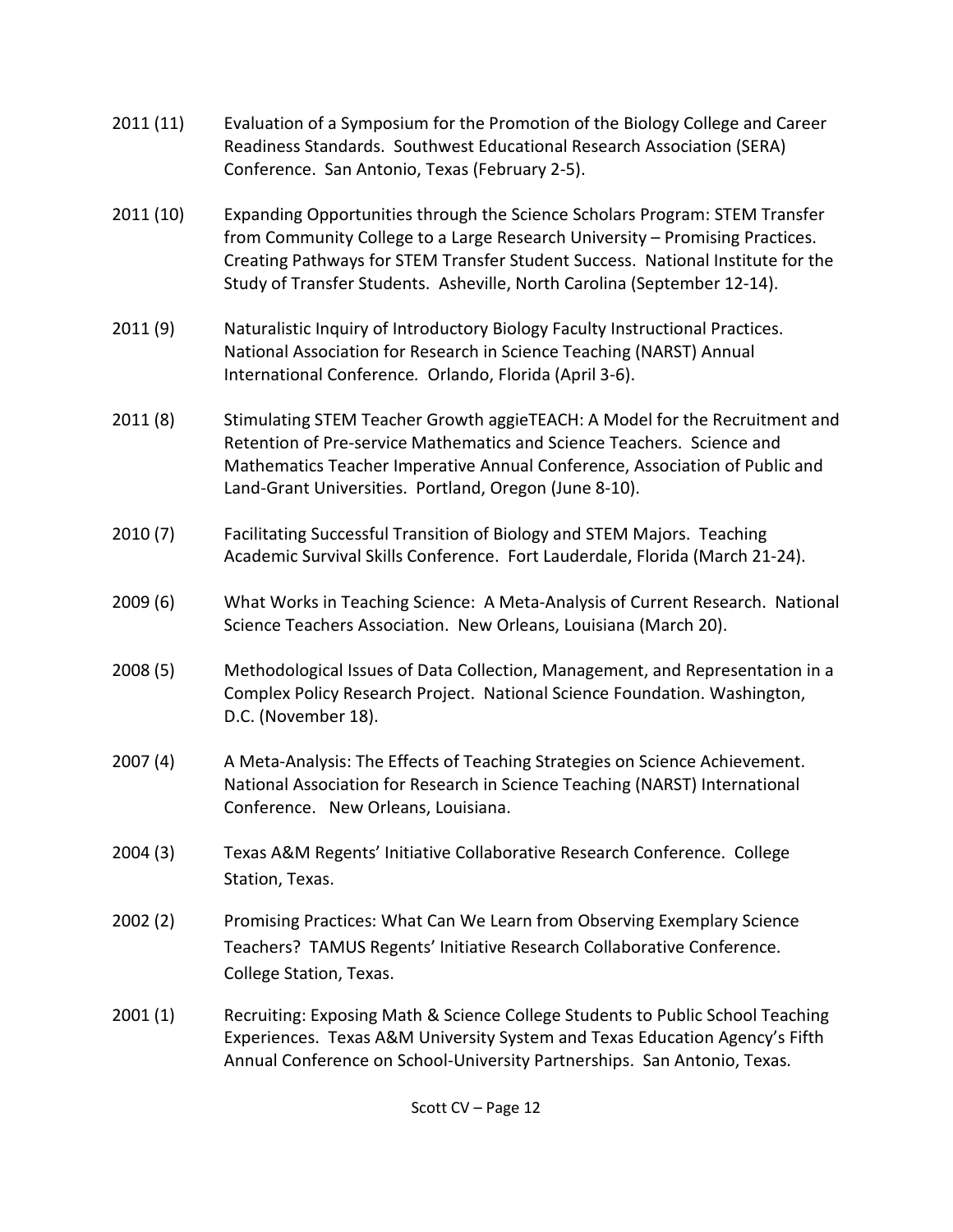## **Discussant**

- 2014 (3) STEM Needs: Small Group Collaboration. STEM Teacher Education Colloquium, 2014. TAMU STEM Collaboration for Teacher Professional Learning. Austin, Texas (October 19).
- 2014 (2) How Administrators Can Support Recruitment. Association of Public and Landgrant Universities Science and Mathematics Teacher Imperative National Conference. Milwaukee, Wisconsin (June 4-6).
- 2012 (1) High School Science Teachers Professional Cultures that Successfully Retain Teachers and Prepare Students in Science. National Association for Research in Science Teaching (NARST) International Conference. Indianapolis, Indiana (March 25-28).

### **Organizer**

- 2018 (4) Engaging National Leaders in Undergraduate Student Success. Undergraduate Studies Spring Think Tank. College Station.
- 2016 (3) University Wide Seminar on Student Success Initiatives at The University of Texas. College Station.
- 2004 (2) Science and Mathematics Excellence for All Students. Conference to provide Professional Development for Bryan Independent School District with Texas Education Agency and the Texas Collaborative for Excellence in Teacher Preparation NSF Grant. Bryan, Texas.
- 2002 (1) NSF Multiple Dissemination Project Chemistry Workshops through Texas Collaborative for Excellence in Teacher Preparation NSF Grant. College Station, Texas.

### **Panelist**

- 2018 (8) It's a Different Playing Field: Academics. The Hispanic Scholarship Fund of The Bill and Melinda Gates Foundation - Summer Institute. Dallas, Texas (June 22- 23).
- 2016 (7) Universities United: A Push Toward Greater Excellence. US News STEM Solutions – The National Leadership Conference. Baltimore, Maryland (May 20).
- 2015 (6) Paving Smoother Pathways for All Students: Systemic Undergraduate STEM Reform. American Association for the Advancement of Science Annual Meeting. San Jose, California (February 15).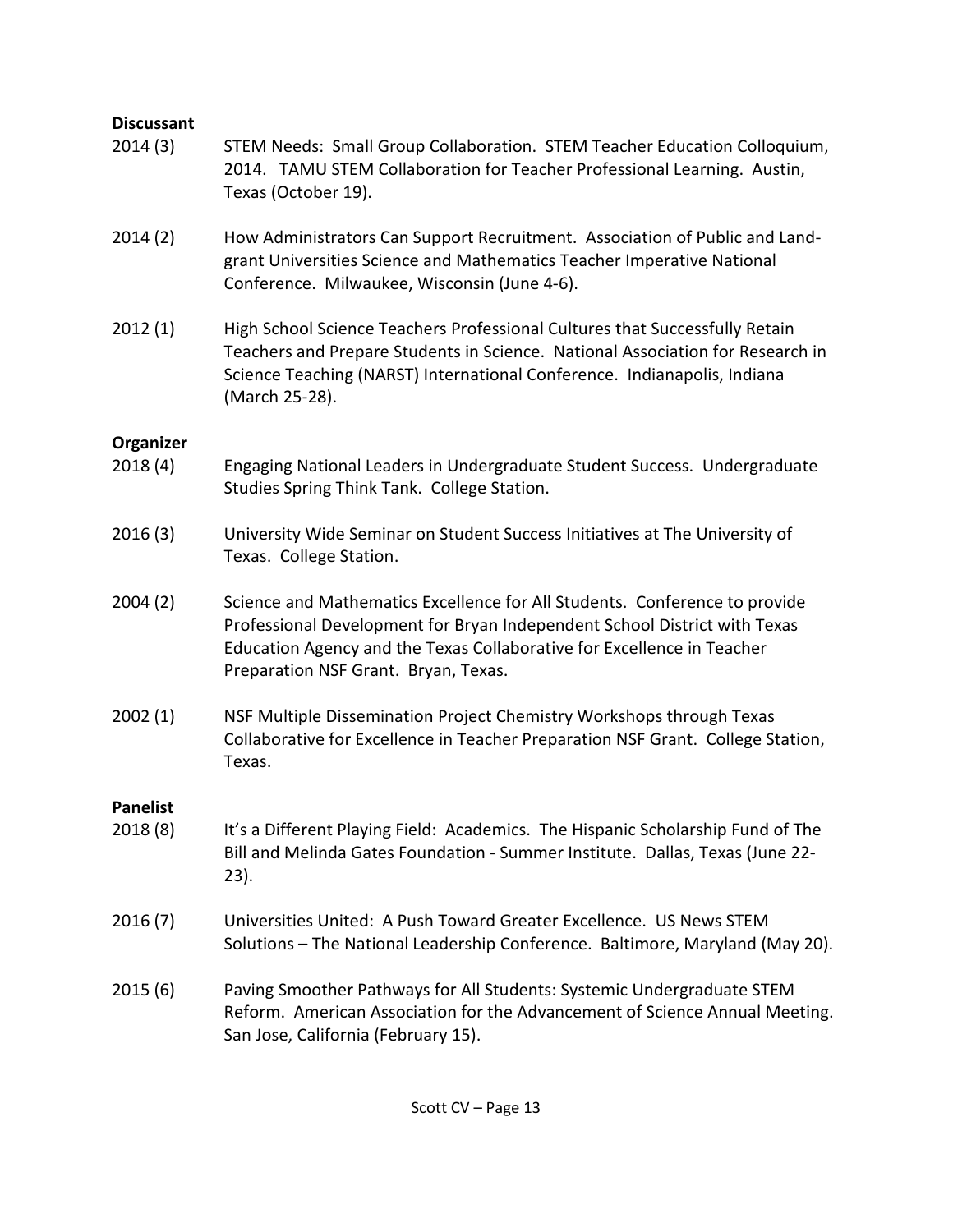- 2012 (5) Future and Current Challenges in STEM Education. Rice Alliance for Technology and Entrepreneurship. Panelist. Austin, Texas (September 18).
- 2010 (4) Sowing the Seeds of Future Success. Exemplary Science Programs: Unique Features of Programs That Meet More Emphasis Features in the National Science Education Standards –National Science Teachers Association Area Conference. Kansas City, Missouri (October 28).
- 2010 (3) Who Ate Our Corn? Exemplary Science Programs: Realizing Goals Two and Three of the National Science Education Standards –National Science Teachers Association Area Conference. Kansas City, Missouri (October 28).
- 2009 (2) Exemplary Science Programs: Inquiry The Key to Exemplary Science. National Science Teachers Association Area Conference. Fort Lauderdale, Florida (November 12).
- 2002 (1) Fifth Annual Texas Teacher Forum. San Antonio, Texas.

## **Posters**

- 2013 (5) College of Science Transfer Learning Community: Supporting STEM Student Success. National Conference on Students in Transition. Atlanta, Georgia (October 19-21).
- 2013 (4) The Science Scholars Program, Palo Alto College and the College of Science, Texas A&M University. Conference of the National Institute for the Study of Transfer Students. Frisco, Texas (January 30-February 1).
- 2012 (3) The STEM Teacher Preparation Academy at Texas A&M University. Association of Public and Land Grant Universities Science and Mathematics Teacher Imperative Annual Conference. Alexandria, Virginia (June 6-8).
- 2010 (2) College and Career Readiness Initiative Science Faculty Collaborative Symposium II. Texas Higher Education Coordinating Board. San Antonio, Texas (February 26).
- 2008 (1) Retention through an Applied Physics, Engineering, Mathematics (PEM) Model. National Science Foundation. Washington, D.C. (March 6).

## **TEACHING EXPERIENCE Professional Courses** Gross Anatomy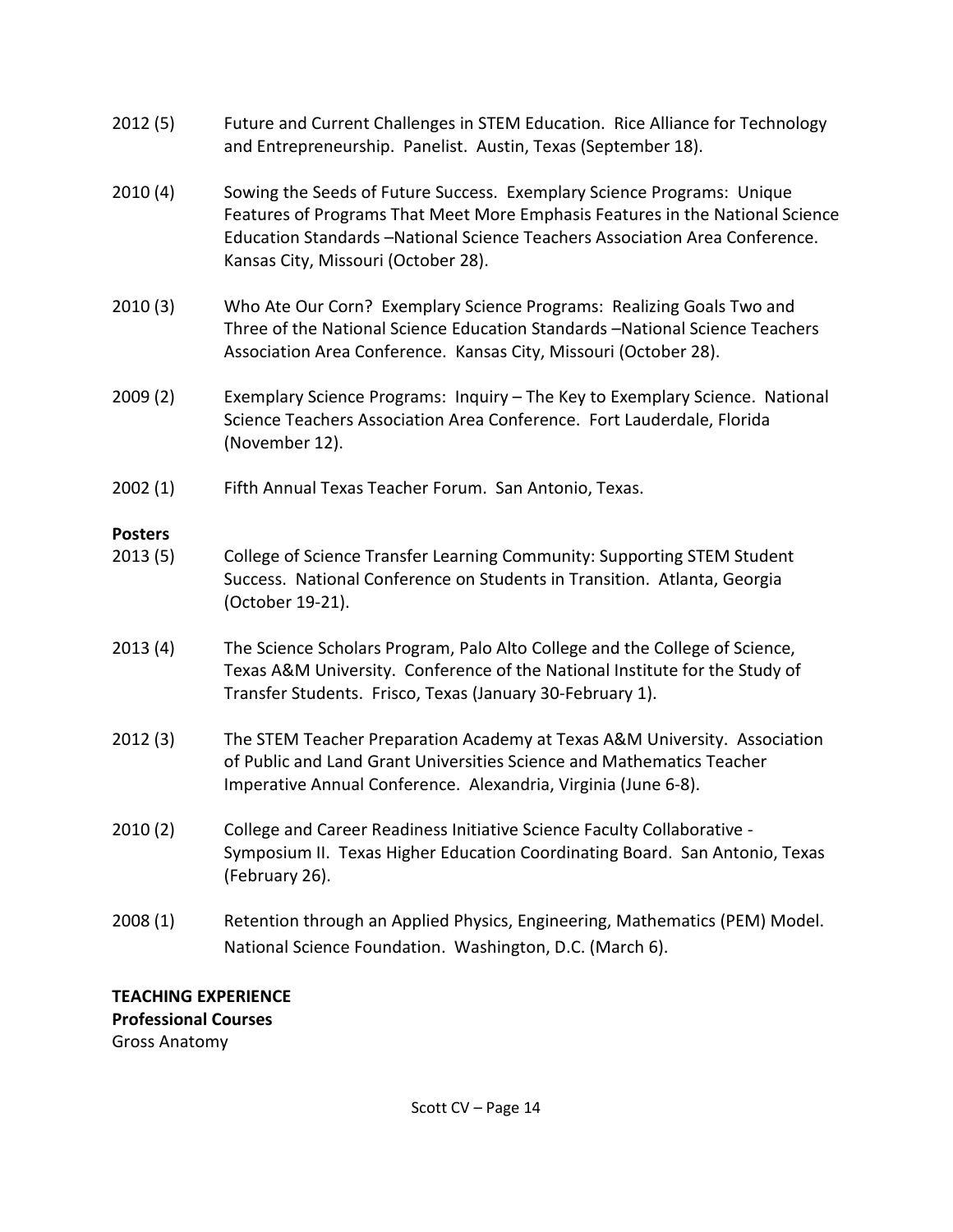#### **Undergraduate Courses**

Animal Physiology Applications of Learning Theories to College Studies First Year Seminar Integrated Human Anatomy and Physiology I and II Introductory Biology II Seminar in Biology Zoology **Teaching Assistantship (Graduate)** Human Anatomy/Physiology II Introductory Biology Laboratory I

### **Teaching Assistantship (Graduate) Cont'd**

Regulatory and Behavioral Physiology

### **Teaching Assistantship (Undergraduate)**

General Biology General Botany General Zoology Human Physiology

#### **Graduate Supervision**

2015 Graduate - Williams, Omah, Ph.D. in EDCI, Co-Chair "Examining a Texas A&M University Teacher Preparation Program Participants' Perceptions and Efficacy in Knowing and Understanding the Standards for K – 12 Student Instruction: A Comparison between Current and Former Student and Mentor Teacher Participants."

2011 Graduate - Barrington-Brown, Danielle, Ph.D. in EDCI, Co-Chair "Evaluating the Effectiveness of Mathematics, Science and Technology Teacher Preparation Academies in Texas."

2001 Graduate - Swart, Jon, M.S. in ZOOL, Co-Chair "Effect of Vitamin E and Thiamin Supplementation on the Growth Rate of the American Alligator (*Alligator mississippiensis)."*

### **Graduate Committee Service Summary (Individuals and degrees on pages 24-28)**

Current – 7 Students (3 Ph.D., 2 M. An., 2 M.S.) 2017 Graduates – 3 Students (1 Ph.D., 2 M.An.) 2015 Graduates – 2 Students (2 Ph.D., 1 M.Ed.) 2014 Graduates – 4 Students (1 Ph.D., 2 Ed.D., 1 M.Ed.) 2013 Graduates – 14 Students (3 Ph.D., 2 Ed.D., 9 M.Ed.) 2012 Graduates – 11 Students (3 Ph.D., 8 M.Ed.) 2011 Graduates – 13 Students (3 Ph.D., 10 M.Ed.)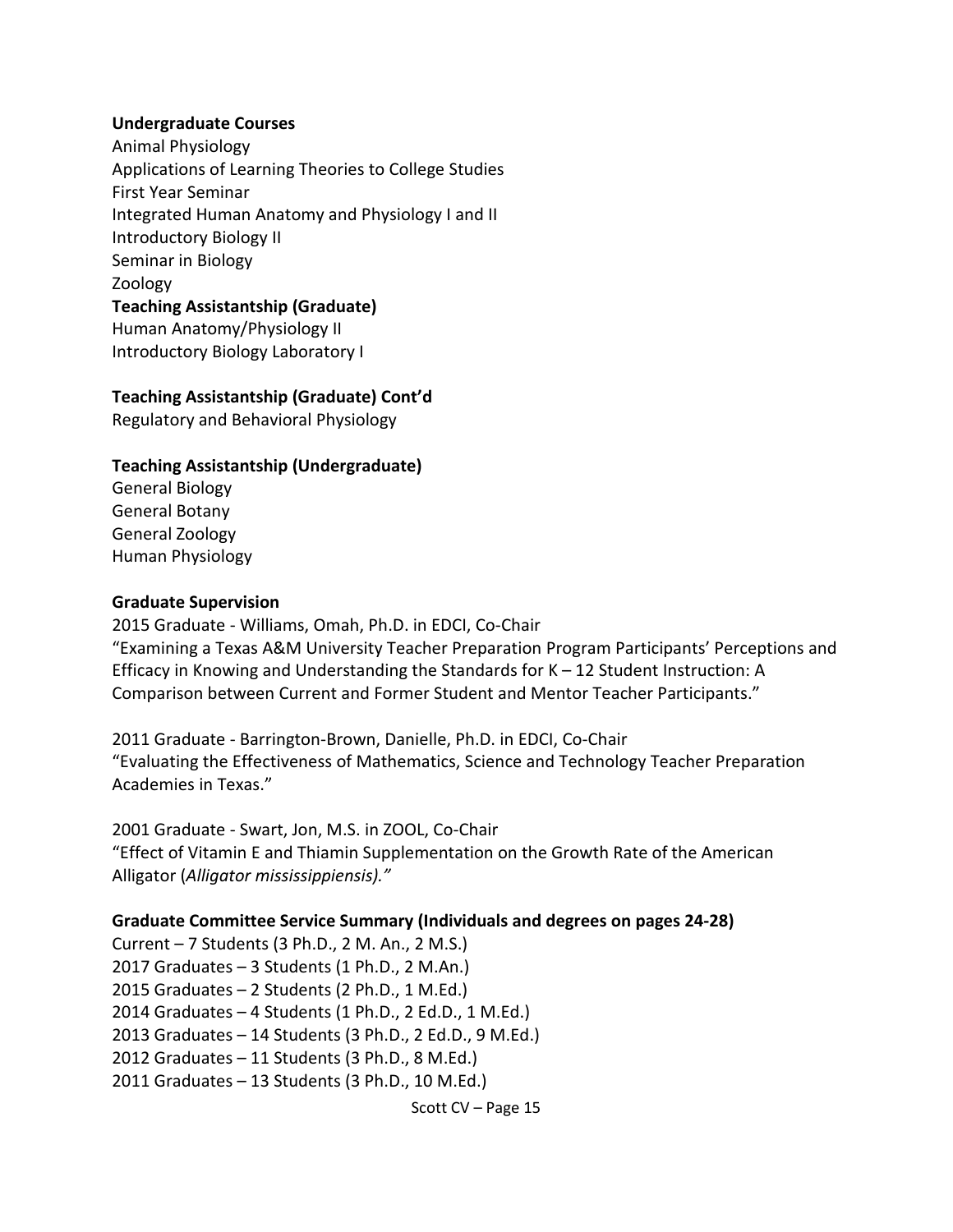- 2010 Graduates 14 Students (1 Ph.D, 13 M.Ed.)
- 2009 Graduates 12 Students (1 Ph.D., 11 M.Ed.)
- 2008 Graduates 19 Students (19 M.Ed.)
- 2007 Graduates 8 Students (8 M.Ed.)
- 2006 Graduates 14 Students (1 Ph.D., 1 M.S., 12 M.Ed.)
- 2005 Graduates 9 Students (9 M.Ed.)
- 2004 Graduates 1 Student (1 M.Ed.)
- 2003 Graduates 2 Students (2 M.S.)
- 2001 Graduates 2 Students (1 M.S., 1 M.Ed.)
- 2000 Graduates 2 Students (1 Ph.D., 1 M.S.)
- 1999 Graduates 1 Student (M.S.)
- 1998 Graduates 1 Student (Ph.D.)

# **SERVICE TO PROFESSION**

## **Manuscript Review**

- 2017 (16) Undergraduate Research Experiences Mentoring, Awareness, and Perceptions: A Case Study at a Hispanic Serving Institution. International Journal of STEM Education.
- 2015 (15) Supporting Sustained Adoption of Education Innovations: The Designing for Sustained Adoption Assessment Instrument. International Journal of STEM Education.
- 2015 (14) Effects of Authentic Research-based Curriculum on Undergraduate Biology Student Achievement When Controlling for College Admissions Test Scores and High School Grade Point Average. *Berkeley Review of Education.*
- 2015 (13) Undergraduate Research Students: Have They Changed Over the Past 16 Years*? Council on Undergraduate Research Quarterly*.
- 2014 (12) De-Marginalizing Science in the Elementary Classroom by Coaching Teachers to Address Perceived Dilemmas. *Education Policy Analysis Archives.*
- 2011 (11) Host-Parasite Interaction of the Order Crocodylia. Marisa Tellez. Editorial Board of the University of California Publications in Zoology.
- 2011 (10) When Science Counts on Par with Reading and Mathematics: An Examination of Differing State Accountability Policies. 2011. *Education Policy Analysis Archives*.
- 2010 (9) The STEM Pipeline: The Role of Summer Research Experience in Minority Students' Graduate Aspirations. *Education Policy Analysis Archives*.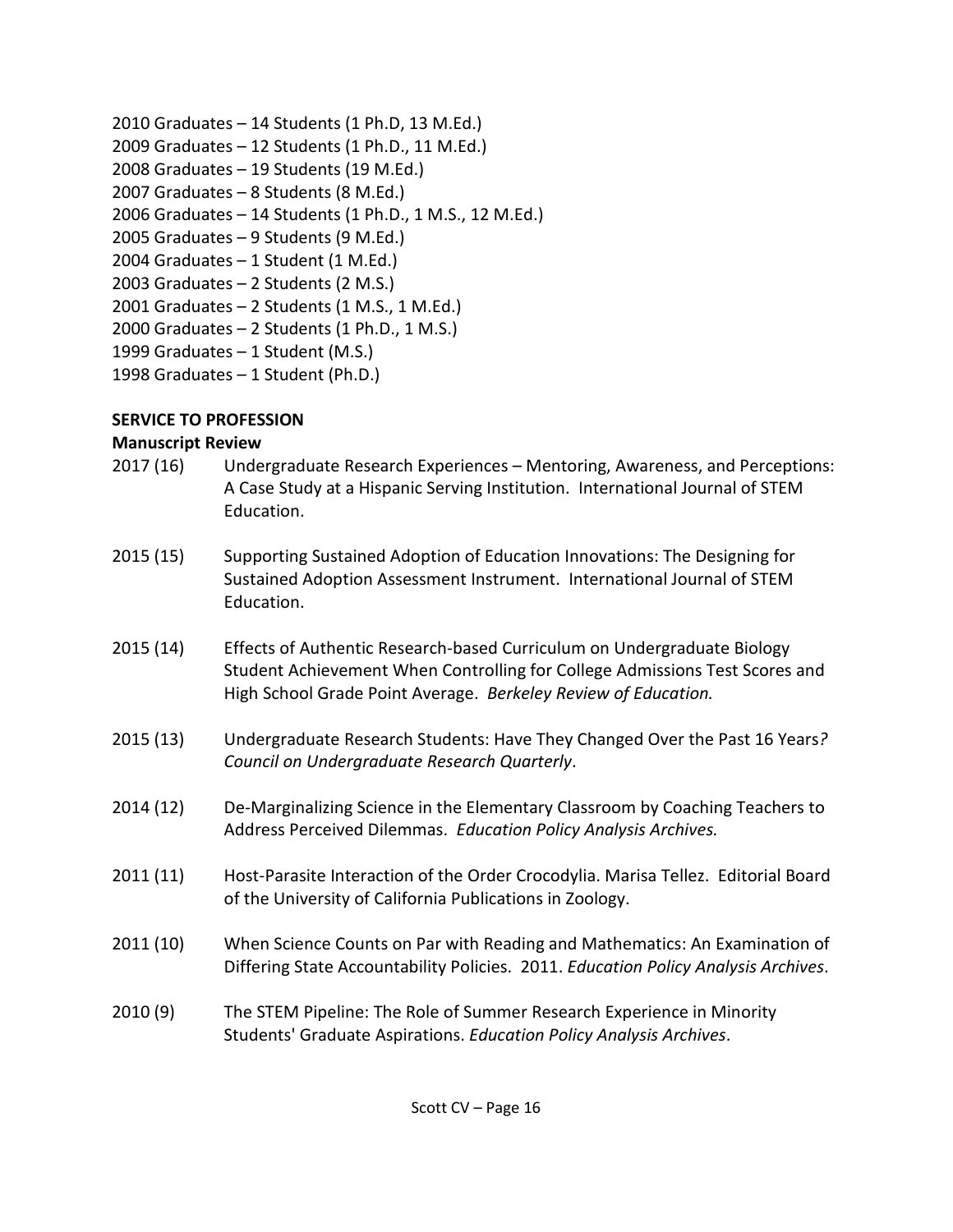- 2009 (8) Do Highly-Qualified Teachers Provide High-Quality Instruction? A Comparative Case Study in One Urban District. *Education Policy Analysis Archives*.
- 2009 (7) *Gateways to Biology*. Mary E. Ingle and Jackie A. Nowlin. Region 4 Education Service Center, Houston, Texas.
- 2008 (6) Transmission Electron Micrographs of Negatively Stained *Salmonella typhimurium* flagella and fimbriae and *Campylobacter jejuni* flagella. USDA for publication in ASM MicrobeLibrary Visual Resource.
- 1999 (5) *Anatomy and Physiology*. Kenneth S. Saladin.
- 1999 (4) *Anatomy and Physiology*. Rod Seeley, Trent Stephens, and Philip Tate.
- 1999 (3) Status and Conservation of the American Crocodile in Belize. For publication in *Biological Conservation*.
- 1998 (2) *Concepts of Human Anatomy and Physiology, Fifth Edition.* Kent M. VanDeGraaff and Stuart Ira Fox.
- 1998 (1) Determination of Four Fluoroquinolones in Milk by On-Line Immunoaffinity Capture Coupled with Column HPLC. C.K. Holtzapple, S.A. Buckley, and L.H. Stanker. USDA for publication in the *Journal of the Association of Analytical Chemistry*.

## **International Appointments**

| 2016- (2) | National Association for Research in Science Teaching, Member |
|-----------|---------------------------------------------------------------|
| 2007      | External Policy and Relations Committee (2010-2013)           |
| $\cdots$  | .                                                             |

2012- (1) Crocodile Specialist Group/Species Survival Commission/World Conservation 2000 Union. Invited member.

## **National Appointments, Memberships and Review Panels**

- 2018 (14) The American Institutes for Research: Examining the Features and Practices of STEM Teacher Preparation Programs on Teacher and Student Outcomes in Texas. Advisory Board Member.
- 2018 (13) 25<sup>th</sup> National Conference on Students in Transition. National Resource Center for The First-Year Experience and Students in Transtion.
- 2018 (12) External Review of Biology Department. City University of New York Staten Island, New York.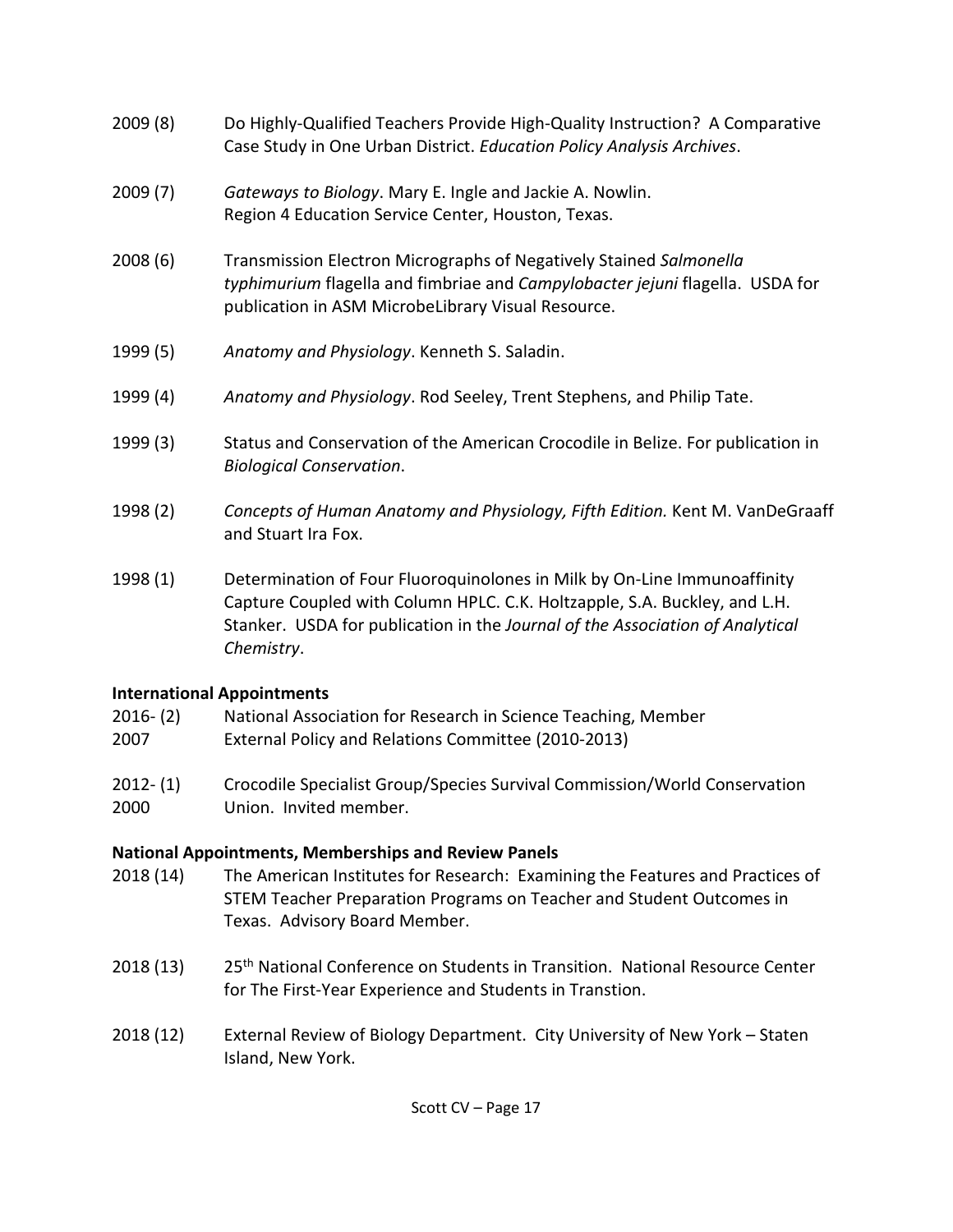| 2017(11)              | United States Department of Agriculture Review Panel. Secondary Education, Two-Year<br>Postsecondary Education, and Agriculture in the K-12 Classroom Challenge (SPECA)<br>Grants - \$858,500 of funding.                                                                                                                   |
|-----------------------|-----------------------------------------------------------------------------------------------------------------------------------------------------------------------------------------------------------------------------------------------------------------------------------------------------------------------------|
| 2013                  | Present- (10) American Association for the Advancement of Science, Member                                                                                                                                                                                                                                                   |
| Present-(9)<br>2012   | APLU Science and Mathematics Teacher Imperative<br>Network of STEM Education Centers Steering Committee (2018-Present)<br>Executive Committee (2013-Present)<br>National Conference Planning Committee (2012-2014, 2017-2018)<br><b>STEM Education Center Network (2014-Present)</b><br>Proposal Reviewer (2012, 2017-2018) |
| $2017 - (8)$<br>2007  | National Science Teachers Association, Member.                                                                                                                                                                                                                                                                              |
| $2016-(7)$<br>2014    | National Science Education Leadership Association, Member                                                                                                                                                                                                                                                                   |
| $2016-(6)$<br>2012    | NASA Professional Development Network, Member.                                                                                                                                                                                                                                                                              |
|                       | 2014-2007 (5) Association for the Study of Transfer Students, Member.                                                                                                                                                                                                                                                       |
|                       | 2012-2009 (4) Phi Kappa Phi Programs and Awards Committee, Study Abroad Committee Chair.                                                                                                                                                                                                                                    |
| 2006(3)               | National Science Foundation Review Panel. Science, Technology, Engineering<br>and Mathematics Expansion Program. Washington, D.C.                                                                                                                                                                                           |
| 1995 (2)              | Southwestern Association of Parasitologists, Member.                                                                                                                                                                                                                                                                        |
| 1988 (1)              | American Society of Zoologists, Member.                                                                                                                                                                                                                                                                                     |
|                       | <b>State Appointments and Memberships</b>                                                                                                                                                                                                                                                                                   |
| $2018 - (16)$<br>2017 | Texas Higher Education Coordinating Board Negotiated Rulemaking Committee<br>on Dual Credit Course Limitations. Member.                                                                                                                                                                                                     |
| $2017 - (15)$<br>2005 | Texas Regional Collaborative for Excellence in Science and Mathematics Teaching<br>Board, Member.                                                                                                                                                                                                                           |
| $2016 - (14)$<br>2014 | Texas Learning Communities Consortium, Member.                                                                                                                                                                                                                                                                              |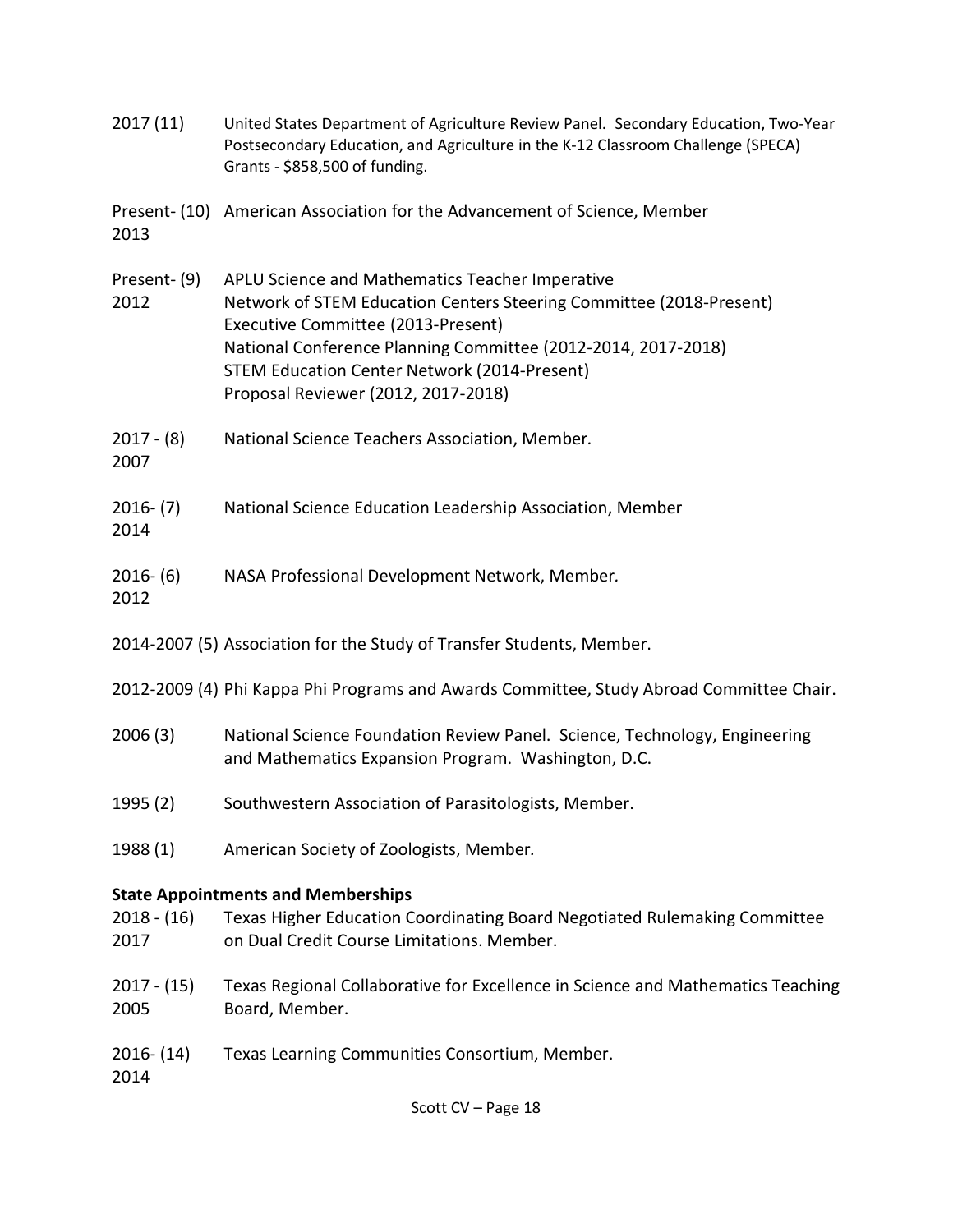- 2011 (13) Diversity and Innovations for Geosciences (DIG) in Texas, Member.
- 2011- (12) Texas Higher Education Coordinating Board College and Career Readiness 2010 Initiative Science Faculty Collaborative, Member.
- 2009- (11) Texas Education Agency, K-12 Science TEKS Review Committee, Member.
- 2008
- 2007 (10) Earth and Space Science Texas Summit, Southwest Educational Development Laboratory, Panelist.
- 2007-2004 (9) Texas Science Careers Consortium, Member.
- 2007-2003 (8) Texas Education Agency Commissioner's Science Roundtable Committee, Chair.
- 2006 (7) Harlandale ISD Health Professions High School Study Group, Member.
- 2005 (6) State Board for Educator Certification Advisory Committee, Member.
- 2004 (5) State Board for Educator Certification Master Science Teacher Certification Committee, Member.
- 2004-2000 (4) Texas Alliance for Science, Technology, and Mathematics Education Board, Member.
- 2003 (3) State Board for Educator Certification Master Mathematics Teacher Certification Committee, Member.
- 2000-1993 (2) Texas Association of Advisors for the Health Professions, Member.
- 1993 (1) Assessing America's Educational System. Hugh O'Brien Youth Foundation Texas North Leadership Seminar, Invited Speaker. Dallas, Texas.

### **TAMHSC College of Medicine**

2004-2001 (2) Leadership in Medicine Program, Mentor.

1996-1993 (1) Teaching Faculty, Bridge to Medicine Program, Teaching Faculty.

## **University**

Present – (80) Student Success Initiative Taskforce, Chair. Executive Committee, Member. 2018

Present - (79) Vision 2030 Transformative Education Committee, Member. 2018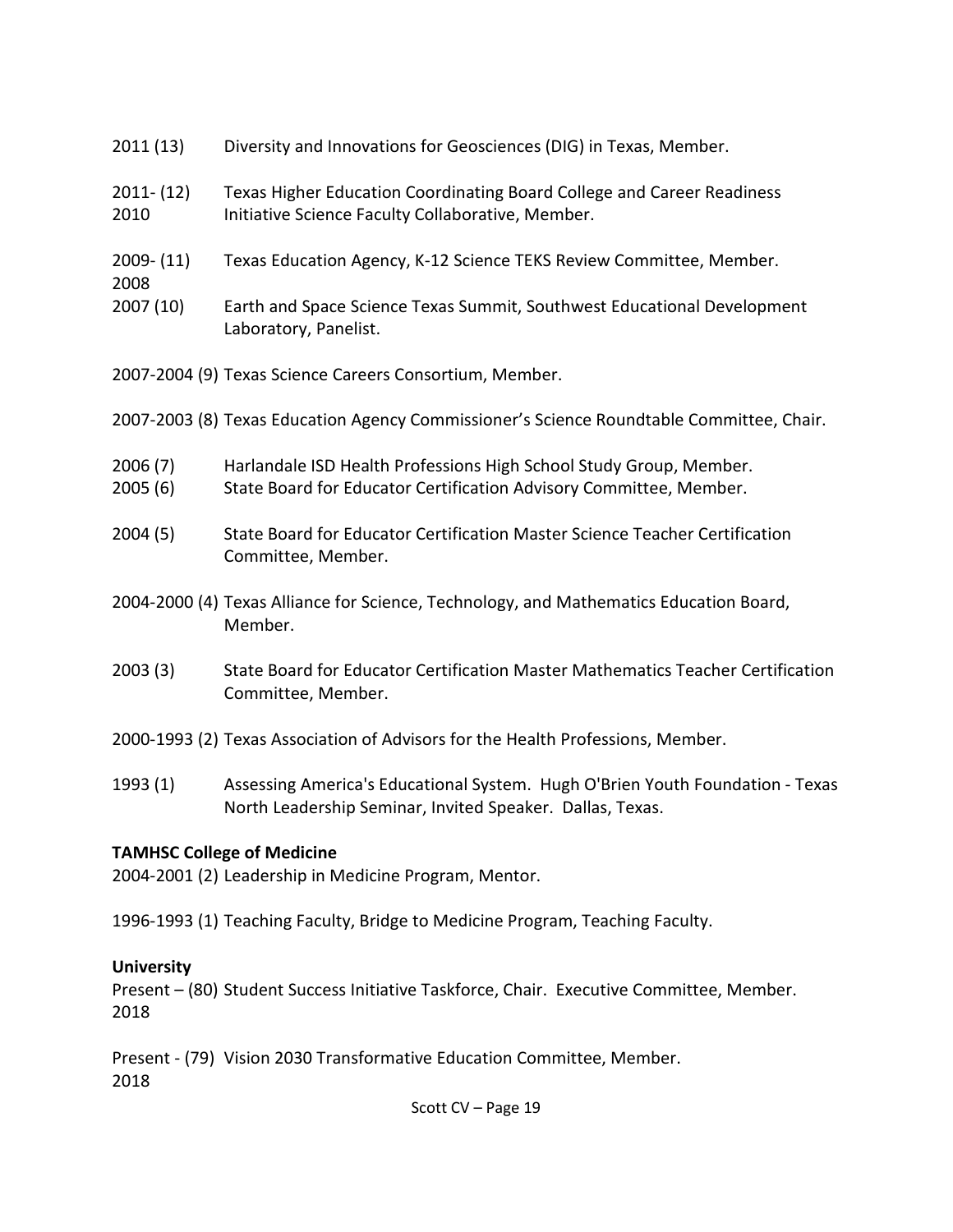| 2018 - (78)<br>2017   | Center and Institute Directors Council, Chair (University Research Council), Chair.<br>Education and Outreach Research Cluster, Chair.    |
|-----------------------|-------------------------------------------------------------------------------------------------------------------------------------------|
| 2018- (77)<br>2017    | Executive Director/Assistant Provost for Higher Education Center at the TAMU<br>McAllen Higher Education Center - Search Committee, Chair |
| 2017                  | Present- (76) Learning Communities Committee, Member.                                                                                     |
| 2017                  | Present- (75) McAllen HEC Coordination Committee, Member.                                                                                 |
| 2018- (74)<br>2017    | Provost's Undergraduate Bottleneck Taskforce Committee, Chair.                                                                            |
| 2017                  | Present- (73) Special Situations Team, Member.                                                                                            |
| 2016                  | Present-(72) 100Kin10, TAMU Representative.                                                                                               |
| 2018- (71)<br>2016    | IT Governance Committee, Member.                                                                                                          |
| 2014                  | Present- (70) Houston STEM Posse II, Mentor.<br>TAMU STEM Posse, Liaison.                                                                 |
| 2003                  | Present- (69) Academic Operations Committee, Member.                                                                                      |
| 2016-2003             | 2018 - (68) Undergraduate Curriculum Committee, Member.<br>2012 - 2015, Chair. 2003-2011, Vice Chair.                                     |
| Present- (67)<br>1994 | University Advisors and Counselors, Member.<br>1999-2004, Executive Committee. 2001-2002, President.<br>2000, Symposium Speaker.          |
| 2017 (66)             | Undergraduate Academic Appeals Panel, Chair                                                                                               |
| $2017 - (65)$<br>2016 | Search Committee for Associate Dean of Faculties for Faculty Development,<br>Member                                                       |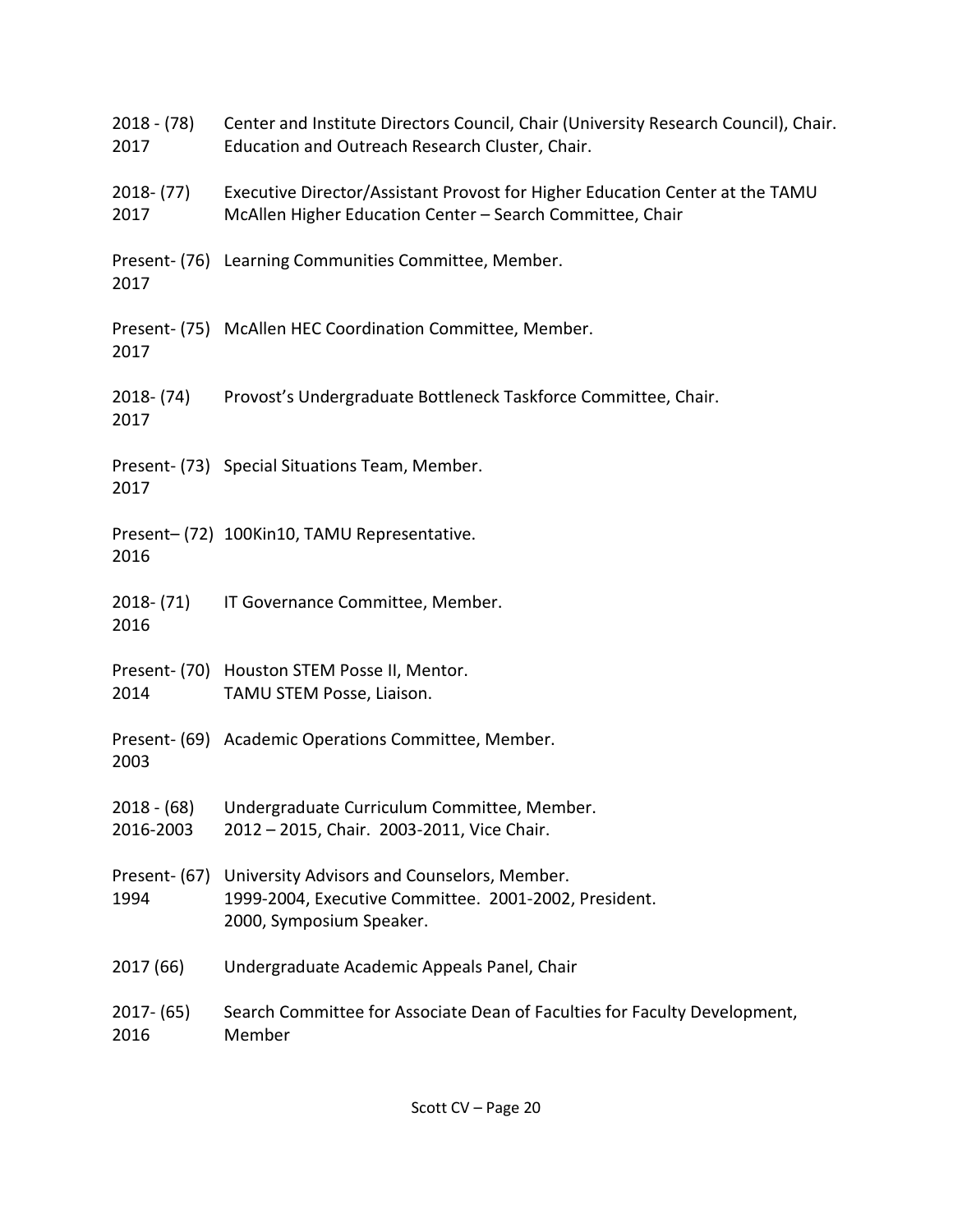| $2017 - (64)$<br>2016            | Search Committee for Science Education Professor,<br>Member.                                                         |
|----------------------------------|----------------------------------------------------------------------------------------------------------------------|
| 2016 (63)                        | Search Committee for Science Education Assistant Professor,<br>Member.                                               |
| $2016 - (62)$<br>2015            | Mentoring Solutions Committee, Member.                                                                               |
| $2016 - (61)$<br>2015            | Part of Term Committee, Member.                                                                                      |
| $2016 - (60)$<br>2015            | AP/IB Task Force, Member.                                                                                            |
| $2016 - (59)$<br>2003            | Undergraduate International Student Placement Committee, Chair.                                                      |
| $2016 - (58)$<br>1999            | Council on Teacher Education, Member.                                                                                |
| $2016 - (57)$<br>1998            | Career Center Advisory Council, Member.                                                                              |
| $2016 - (56)$<br>1991            | Texas A&M Mentors, Member.                                                                                           |
| 2015(55)                         | Phi Kappa Phi Induction Ceremony, Keynote Speaker.                                                                   |
| 2015 (54)                        | Search Committee for Director of PreK12 Engineering Education and Outreach,<br>Member.                               |
| $2015 - (53)$<br>2011            | TAMU NSF STEP Grant - Retention through Remediation Enhancing Calculus I<br>Success, Internal Advisory Board Member. |
| $2014 - (52)$<br>2012, 2010-2008 | Center for Teaching Excellence, Faculty Advisory Board Member.                                                       |
| $2017 - (51)$<br>2014-2001       | Public Policy Internship Program, Panelist for Interviews.                                                           |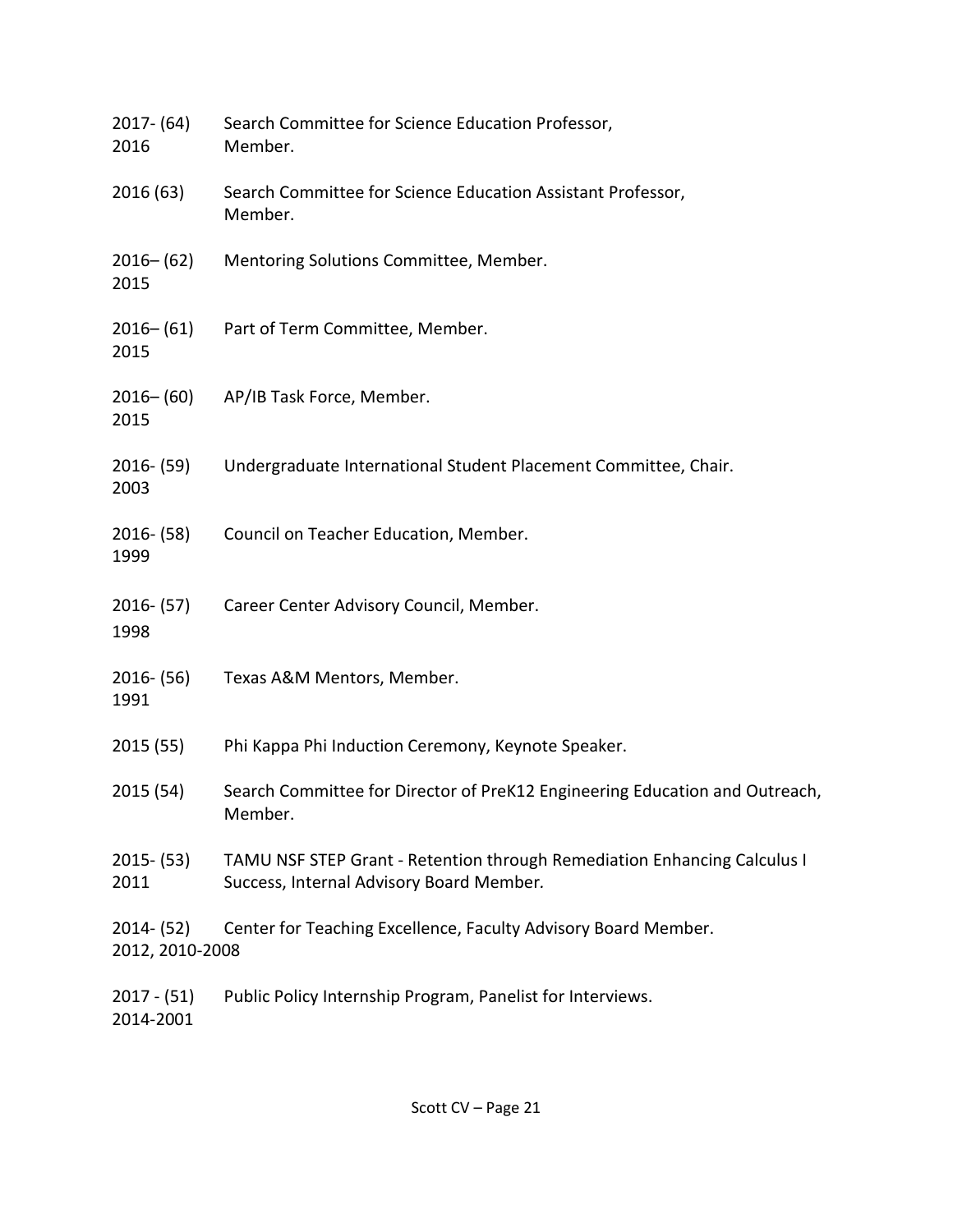| 2013 (50)                          | Program Coordinator for Supplemental Instruction for the Academic Success<br>Center, Search Committee Member.                       |
|------------------------------------|-------------------------------------------------------------------------------------------------------------------------------------|
| 2013 (49)                          | Senior Associate Director for the Office of Admissions, Search Committee<br>Member.                                                 |
| $2013 - (48)$<br>2012              | Academic Calendar Task Force, Member                                                                                                |
| $2013 - (47)$<br>2012              | Tier One Program Grants for the Dean of Faculties, Selection Committee<br>Member.                                                   |
| 2012 (46)<br>$2012 - (45)$<br>2006 | Academic Advising Review for the College of Liberal Arts, Chair.<br>Academic Scholarship Selection Committee, Member.               |
| 2011 (44)                          | Incentive Compensation Regulations Committee, Member.                                                                               |
| 2011 (43)                          | Memorial Student Center Fall Leadership Conference - Answer the Call: From<br>Values to Action, Panelist.                           |
| 2011 (42)                          | Terry Foundation, Scholars Banquet, Keynote Speaker.                                                                                |
| 2011(41)                           | Vision 2020 Mid-Term Review - Diversity Imperative, Committee Member.                                                               |
| $2011 - (40)$<br>2010              | Ad Hoc Committee on Student Athlete Success, Committee Member.                                                                      |
| $2010 - (39)$<br>2009              | Taskforce for Enrollment Management, Member.                                                                                        |
| $2010 - (38)$<br>2007              | Enrollment Management Oversight Committee, Member.                                                                                  |
| $2010 - (37)$<br>2007              | Teaching Laboratory Safety Committee, Chair.                                                                                        |
| $2010 - (36)$<br>2006              | University Studies Oversight Committee, Member.                                                                                     |
| 2009 (35)                          | Associate Dean of Faculties & Director of the Center for Teaching Excellence for<br>the Dean of Faculties, Search Committee Member. |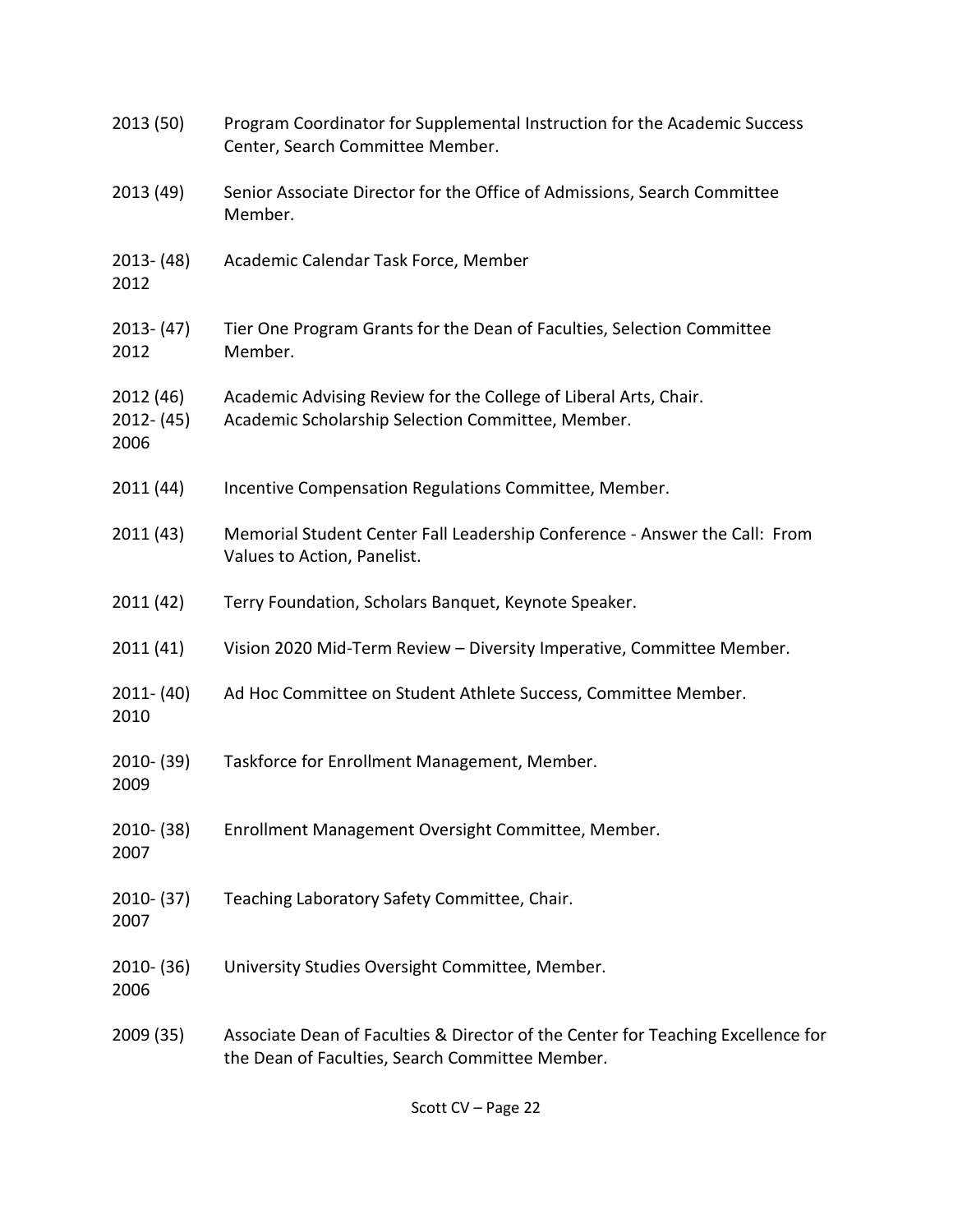| 2017, (34)<br>2009    | Comprehensive Program Review for Multicultural Services, Committee Member.                                                             |
|-----------------------|----------------------------------------------------------------------------------------------------------------------------------------|
| 2009 (33)             | Community Engagement Committee for the Office of Diversity, Member.                                                                    |
| 2009 (32)             | State of Texas, Certified Mediator.                                                                                                    |
| 2009 (31)             | Advancement Resources Seminar of the Texas A&M Foundation, College of<br>Science Representative.                                       |
| 2009 (30)             | Centers Task Force for the Vice President for Research, Committee Member.                                                              |
| $2009 - (29)$<br>2008 | Academic Master Plan Teaching Road Map Committee, Member.                                                                              |
| $2009 - (28)$<br>2008 | Classroom Scheduling Taskforce, Member.                                                                                                |
| $2009 - (27)$<br>2008 | Integrative Learning Committee (Freshmen Year Seminar), Member.                                                                        |
| $2009 - (26)$<br>2005 | TAMU Chapter of Phi Kappa Phi, Secretary, Vice-President, President, Past<br>President.                                                |
| 2009, (25)            | New Faculty Orientation Session: Things You Should Know 2004 Before You<br>Teach Your First Class for the Dean of Faculties, Panelist. |
| 2008 (24)             | Texas A&M University Foundation Legacy Society, Keynote Speaker.                                                                       |
| $2008 - (23)$<br>2003 | Minority Recruitment, Retention Leadership Team, Member.                                                                               |
| 2007, (22)<br>2004    | Advisory Briefing Day, Invited Speaker.                                                                                                |
| 2006 (21)             | Maximizing Educational Development through Academic and Leadership Skills<br>(MEDALS), Invited Speaker.                                |
| 2005 (20)             | Medical Excused Absence Documentation Process Committee, Member.                                                                       |
| $2005 - (19)$<br>2003 | Freshmen Convocation Committee, Member.                                                                                                |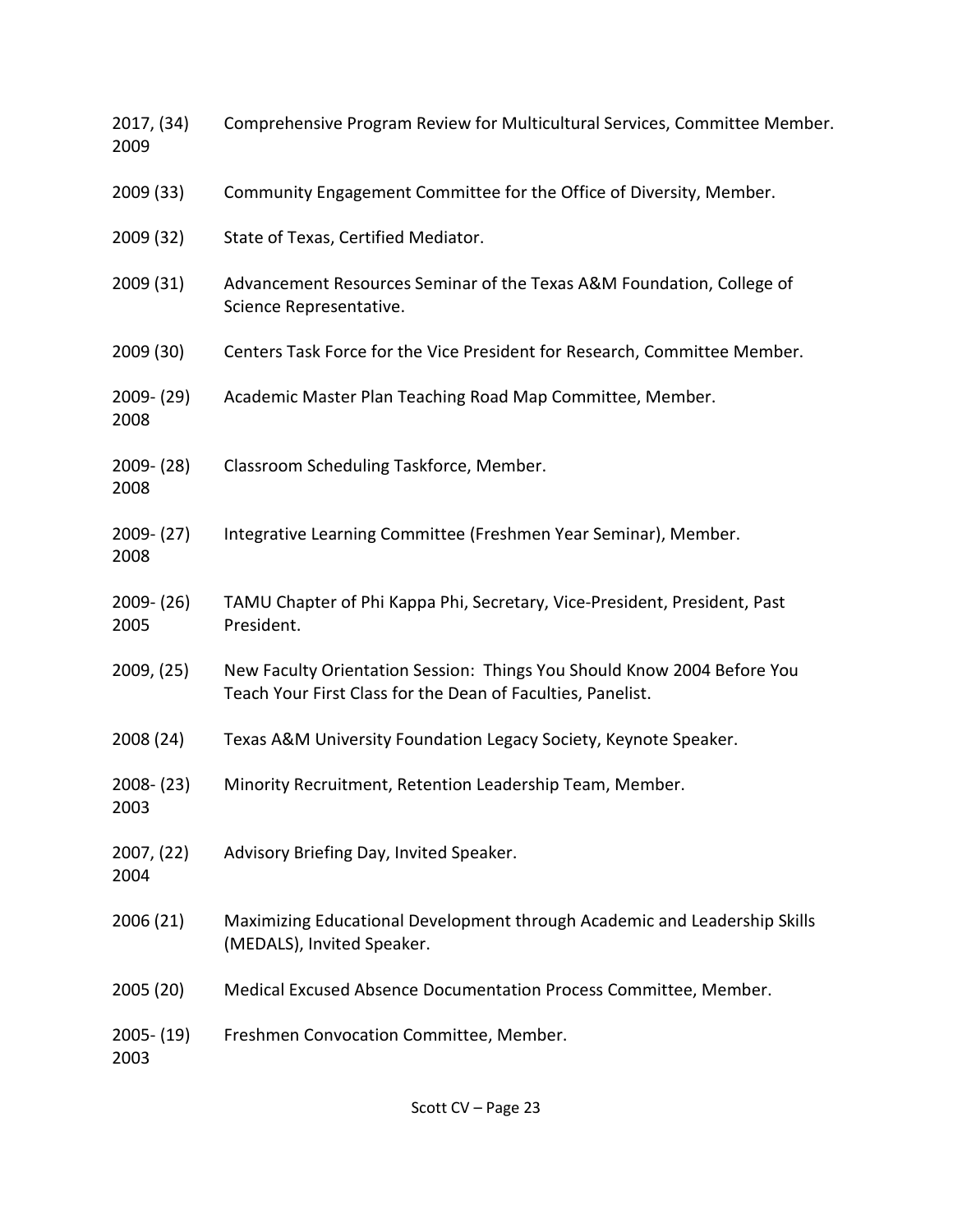2005- (18) Student Athlete Advisory Council, Member. 2003 2005- (17) Excellence in Culture, Education & Leadership (ExCEL), Panelist. 1995 2004 (16) Grade Exclusion Policy Sub-Committee, Chair. 2004 (15) Mexican American Engineers and Scientists (MAES) - Annual Conference for Undergraduates, Organizer. 2004 (14) Presidential Taskforce on Admissions, Member. 2004 (13) Presidential Advisory Council for the Texas A&M University System Regents' Initiative, Member. 2003- (12) Professional Program in Biotechnology, Committee Member. 1999 2002- (11) Aggie Science (TAMU Student Recognized Organization), Faculty Advisor. 2001 2002- (10) One Army (TAMU Student Recognized Organization), Faculty Advisor. 2001 2002-1993 (9) Health Professions Advisory Committee, Appointed Member*.* 2001-1997 (8) Christian Leadership Conference (TAMU Student Recognized Organization), Faculty Advisor. 2000 (7) TAMU Academy of Educator Development for the Texas A&M University System Regents' Initiative, Member. 2000-1999 (6) University Jump Start Program in Corpus Christi, Houston & San Antonio, Instructor. 2000-1998 (5) Subcommittee on the Status of Lecturers for the Faculty Senate, Member. 2000-1994 (4) Texas A&M University Pre-Medical Society (TAMU Student Recognized Organization), Faculty Advisor. 1998-1997 (3) Office of Professional School Advising, Mock Interview Panelist*.*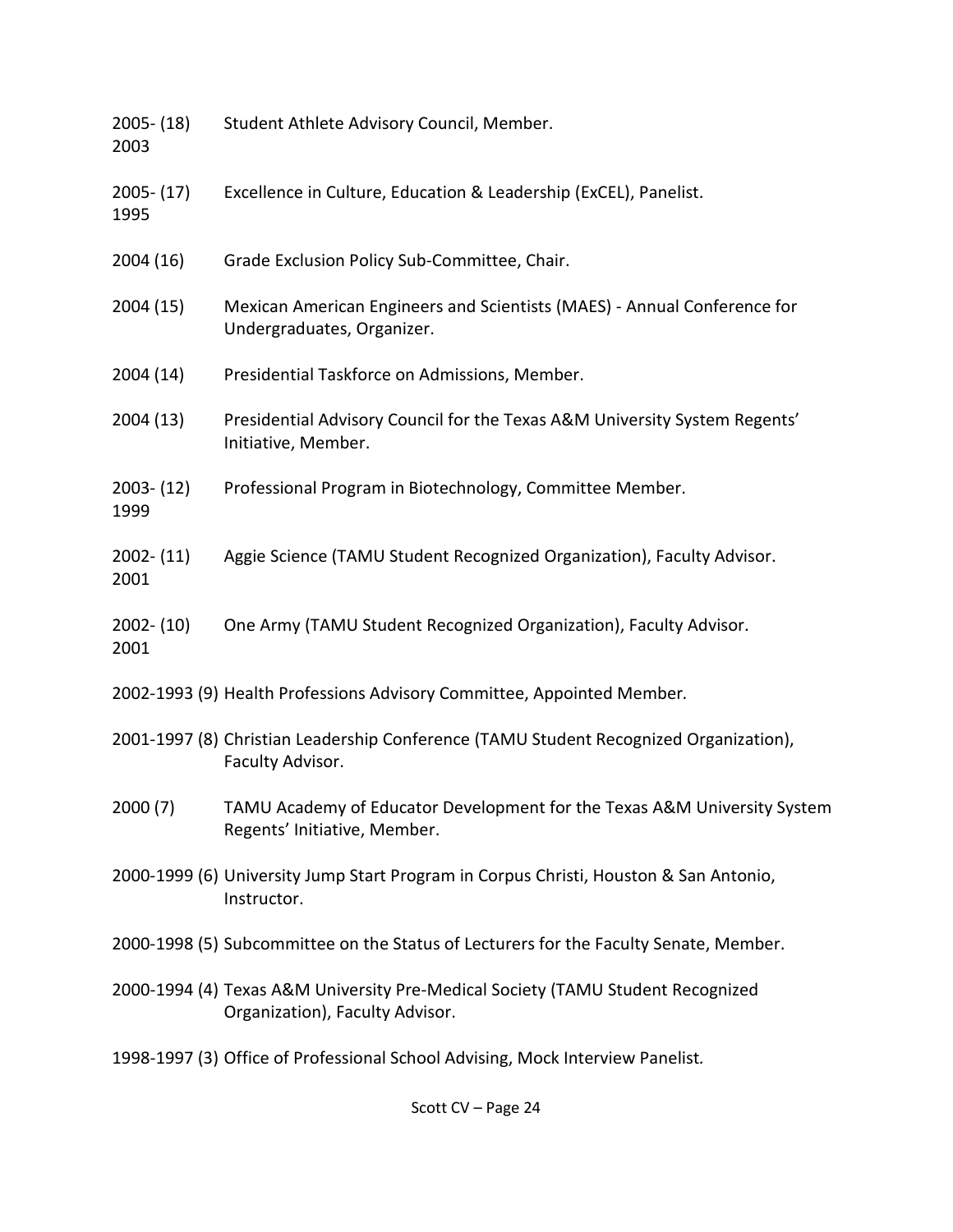- 1997-1996 (2) Task Force to Investigate Academic Rigor of Biomedical Science for the College of Veterinary Medicine, Appointed Member.
- 1994-1992 (1) TAMU Cancer Awareness Society (TAMU Student Recognized Organization), Faculty Advisor.

## **College of Science**

- 2016- (4) Compass/Student Information Management System (SIMS), Primary Authorizing 2003 Agent.
- 2016- (3) Undergraduate Programs Committee, Member (Chair 2003-2016). 1998

2011-2003 (2) Diversity Committee, Member.

2009 (1) Nelson Duller Faculty Endowment in Astronomy and Physics Selection Committee, Member.

## **Biology Department**

2017 - (5) Undergraduate Programs Committee, Member. 2014, 2001-1998

## 2001, (4) Beta Beta Beta (National Biological Honor Society) Induction Banquet, Keynote 1998, 1996, Speaker.

1994

2000 (3) Professional Development to Translate Research to K12 Curriculum for 60 Public School Teachers, Host.

2000-1996 (2) Zoology Club (TAMU Student Recognized Organization), Faculty Advisor.

1995-1994 (1) Microbiology Society (TAMU Student Recognized Organization), Faculty Advisor.

### **Detailed Graduate Supervision and Committee Service Current**

- (7) Essler, Kelly, M.S. in ALEC, Member
- (6) Guillory, Jeana, M.S. in ANLY, Member
- (5) Killough, Joy, Ph.D. in EDCI, Member
- (4) Lanier, Aaron, M.S. in ANLY, Member
- (3) Lia, Hoying, M.S. in MATH, Member
- (2) Lunsford, Adriana, Ph.D. in EDCI, Member
- (1) Wright, Kimberly, Ph.D. in EDCI, Member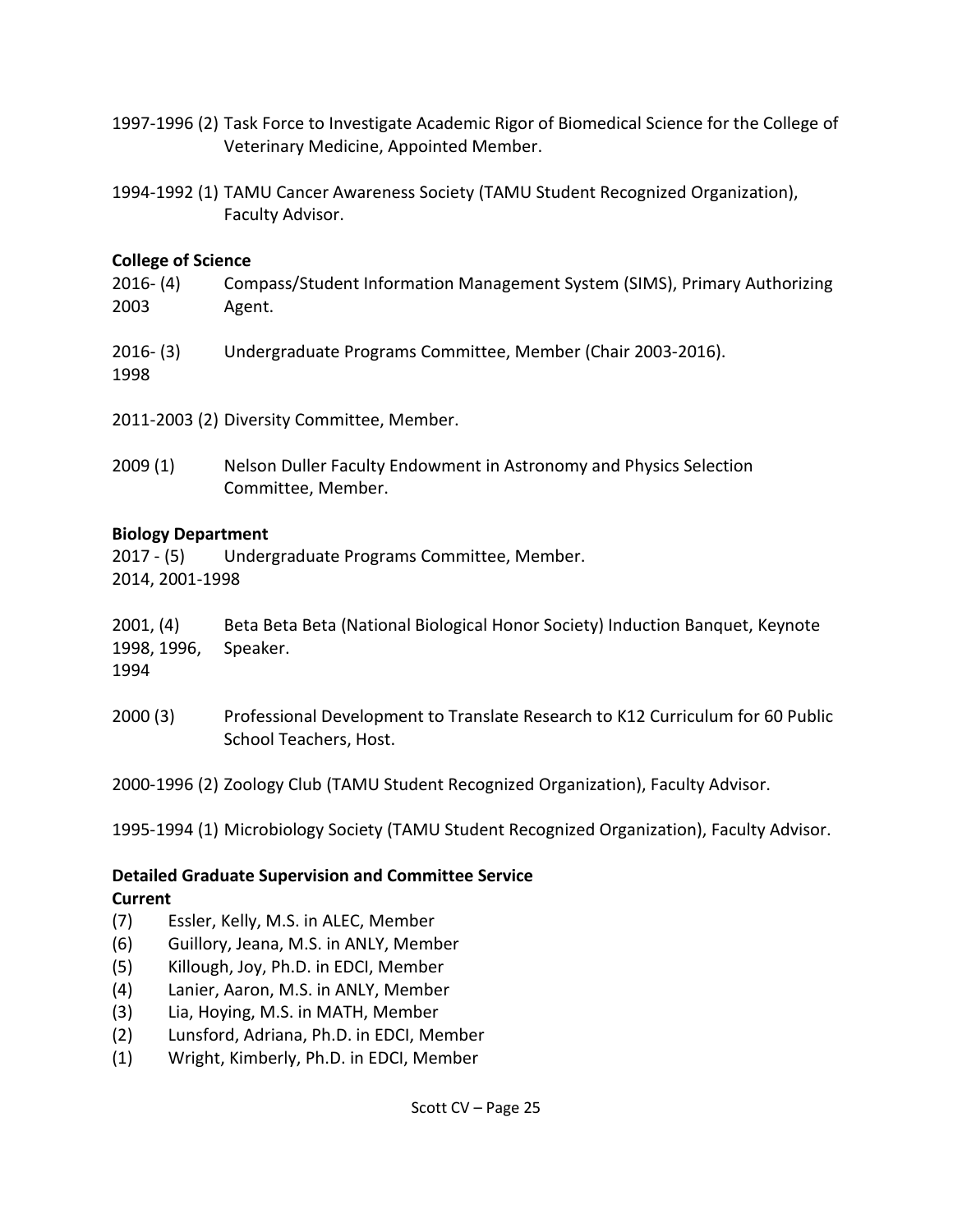### **2017 Graduate**

- (3) Brown, Catherine, M.S. in ANLY, Member
- (2) Fleming, Kenneth, Ph.D. in EDCI, Member
- (1) Miles, Jason, M.S. in ANLY, Member

### **2015 Graduates**

- (3) Martin, Dorian, Ph.D. in EHRD, Member
- (2) Williams-Duncan, Omah, Ph.D. in EDCI, Co-Chair
- (1) Williamson, Christopher W., M.Ed. in EDCI, Member

## **2014 Graduates**

- (4) Krueger, Amanda, M.Ed. in EDCI, Member
- (3) Lee, Christopher, Ph.D. in EDCI, Member
- (2) Rogers, Susan, Ed.D. in EDCI, Member
- (1) Venegas, Annette, Ed.D. in EDCI, Member

## **2013 Graduates**

- (14) Alexander, Kara, M.Ed. in EDCI, Member
- (13) Bentley, Kimberly, Ph.D. in HEED, Member
- (12) Blocker, Tyrone, Ph.D. in EDCI, Member
- (11) Boriack, Anna, Ph.D. in EDCI, Member
- (10) Harrington, Judith, M.Ed. in EDCI, Member
- (9) Kasper, Kyle, M.Ed. in EDCI, Member
- (8) Kulhanek, Stephani, Ed.D. in EDCI, Member
- (7) Owens, Sandra, Ed.D. in EDCI, Member
- (6) Roberts, Lauren, M.Ed. in EDCI, Member
- (5) Templeton, Breanne, M.Ed. in EDCI, Member
- (4) VanBuskirk, Lacey, M.Ed. in EDCI, Member
- (3) Vanek, Alyson, M.Ed. in EDCI, Co-Chair
- (2) Winn, Sara A., M.Ed. in EDCI, Member
- (1) Zarazua, Samantha, M.Ed. in EDCI, Member

### **2012 Graduates**

- (11) Cardona (Castillo), Rosario, M.Ed. in EDCI, Member
- (10) Choe, Hee, M.Ed. in EDCI, Member
- (9) Kasmala, Lorraine, M.Ed. in EDTC, Member
- (8) King, Sheryl, M.Ed. in EDCI, Member
- (7) Lockhart, Cody, M.Ed. in EDCI, Co-Chair
- (6) Oliver, Patricia, M.Ed. in EDCI, Member
- (5) Peterson, Cheryl, Ph.D. in EDCI, Member
- (4) Richardson, Rasheedah, Ph.D. in EDCI, Member
- (3) Ruebush, Laura, Ph.D. in EDCI, Member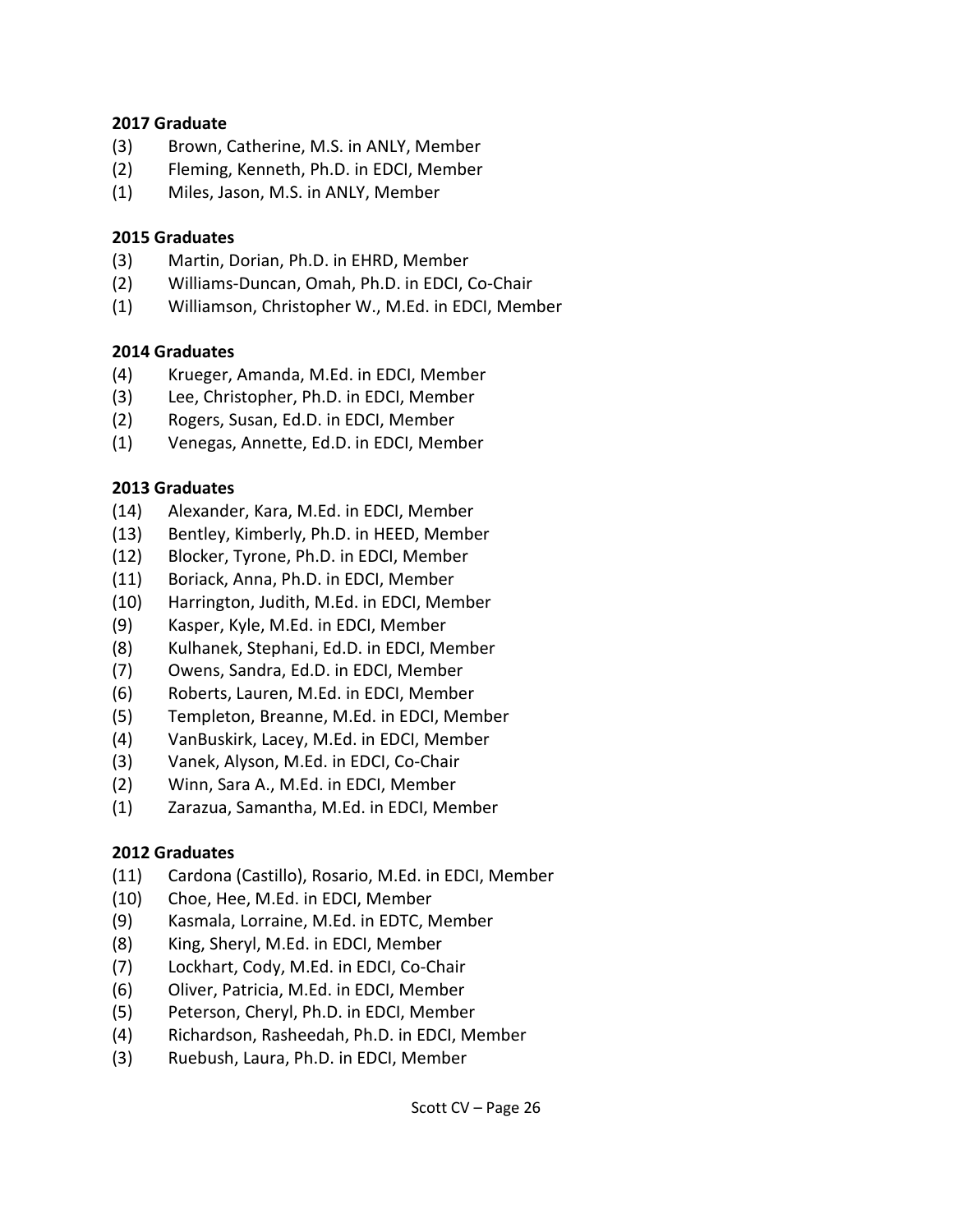- (2) Vanicek, Wes, M.Ed. in EDCI, Member
- (1) Williams, Christine, M.Ed. in EDCI, Member

### **2011 Graduates**

- (13) Asbill, Bradley, M.Ed. in EDCI, Member
- (12) Bairrington-Brown, Danielle, Ph.D. in EDCI, Co-Chair
- (11) Bohlen, Juliana, M.Ed. in EDCI, Member
- (10) Damron, Anna Marie, M.Ed. in EDCI, Member
- (9) Desutter, Cathy, M.Ed. in EDCI, Member
- (8) DeWitt, Lucille, M.Ed. in EDCI, Member
- (7) Hollas, Victoria, Ph.D. in EDCI, Member
- (6) Kerekes, Angela, M.Ed. in EDCI, Member
- (5) Lubojasky, Kiley, M.Ed. in EDCI, Member
- (4) Rohan, Whitney, M.Ed. in EDCI, Member
- (3) Rosenbaum, Lindsey, M.Ed. in EDCI, Member
- (2) Spikes, Sara, Ph.D. in EDCI, Member
- (1) Taylor, Amanda, M.Ed. in EDCI, Member

### **2010 Graduates**

- (14) Alexander, Laquita, M.Ed. in EDCI, Member
- (13) Beckman, Michelle, M.Ed. in EDCI, Member
- (12) Bolland, John, M.Ed. in EDCI, Member
- (11) Bozeman, Todd, Ph.D. in EDCI, Member
- (10) Cummings, Manda, M.Ed. in EDCI, Member
- (9) Lesak, Manda, M.Ed. in EDCI, Member
- (8) McGuire, Amber, M.Ed. in EDCI, Member
- (7) Myers, Troy, M.Ed. in EDCI, Member
- (6) Pearson, John, M.Ed. in EDCI, Member
- (5) Pruitt, Jeremy, M.Ed. in EDCI, Member
- (4) Shanley, Sarita, M.Ed. in EDCI, Member
- (3) Thompson, Amanda, M.Ed. in EDCI, Member
- (2) Vandine, Robin, M.Ed. in EDCI, Member
- (1) Yang, Grace, M.Ed. in EDCI, Member

### **2009 Graduates**

- (12) Banerjee, Manjari, M.Ed. in EDCI, Member
- (11) Boyd, Stefanie, M.Ed. in EDCI, Member
- (10) Danos, Christopher, M.Ed. in EDCI, Member
- (9) Ebner, Heather, M.Ed. in EDCI, Member
- (8) Fain, Lori, M.Ed. in EDCI, Member
- (7) Gasaway, Kimberly, M.Ed. in EDCI, Member
- (6) Gilmore, Jennifer, M.Ed. in EDCI, Member
- (5) Green, Stephan, M.Ed. in EDCI, Member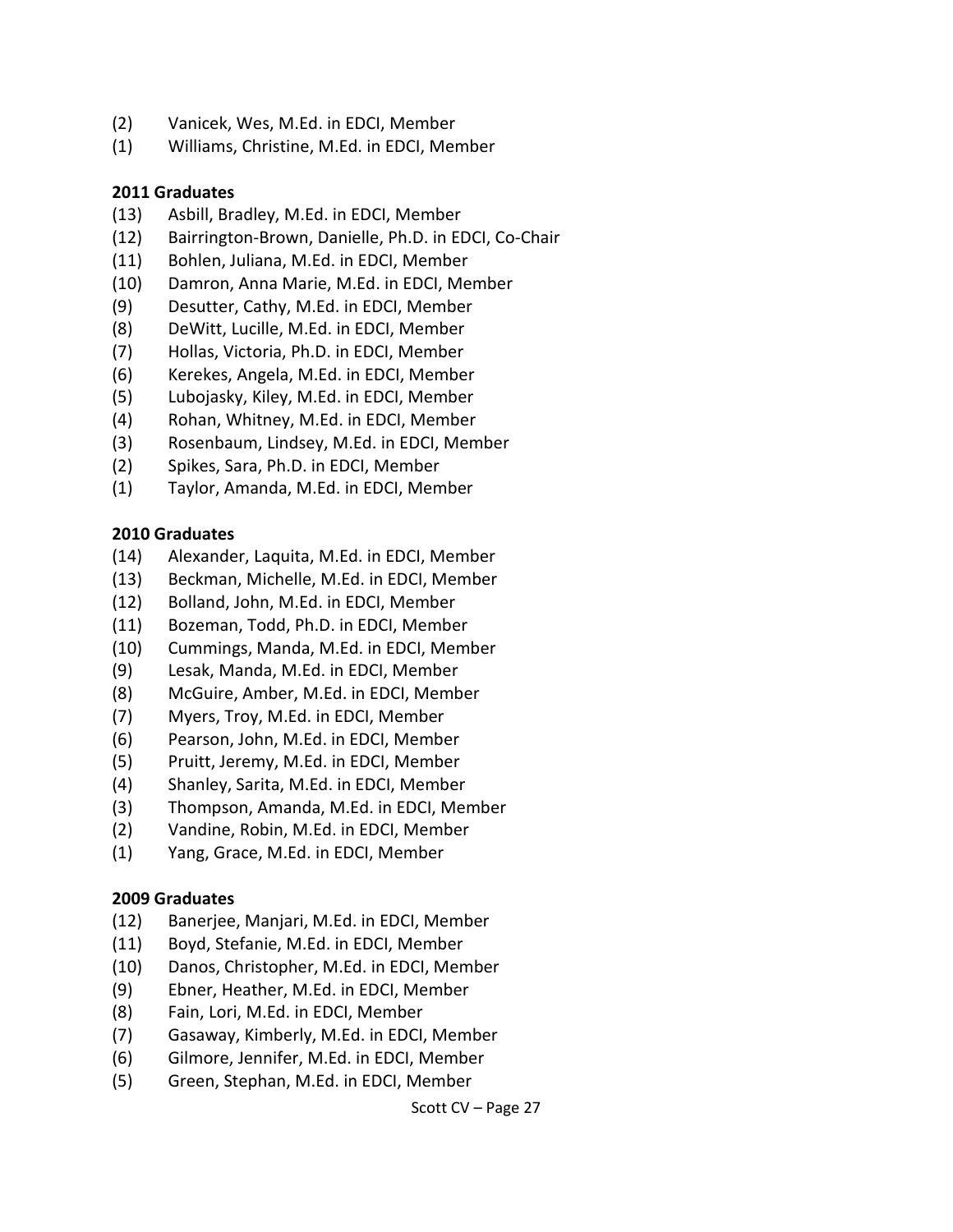- (4) Ivey, Toni, Ph.D. in EDCI, Member
- (3) Johnston, Catherine, M.Ed. in EDCI, Member
- (2) Martinez, Brenda, M.Ed. in EDCI, Member
- (1) Starling, Lacy (Erwin), M.Ed. in EDCI, Member

### **2008 Graduates**

- (19) Ashley, Megan, M.Ed. in EDCI, Member
- (18) Chavez, Beth, M.Ed. in EDCI, Member
- (17) Cochrane, Katharyn, M.Ed. in EDCI, Member
- (16) De Angelis, Christine, M.Ed. in EDCI, Member
- (15) Falcon, Stephen, M.Ed. in EDCI, Member
- (14) Galvin, Jacquelyn, M.Ed. in EDCI, Member
- (13) Gouge, Adrianna, M.Ed. in EDCI, Member
- (12) Koehn, Jessica, M.Ed. in EDCI, Member
- (11) Langford, Cassidy, M.Ed. in EDCI, Member
- (10) Langsjoen, Brett, M.Ed. in EDCI, Member
- (9) Lee, Faegan, M.Ed. in EDCI, Member
- (8) Mericle, Paige, M.Ed. in EDCI, Member
- (7) Mesler, Nathan, M.Ed. in EDCI, Member
- (6) Olivier, Emilie, M.Ed. in EDCI, Member
- (5) Phillips, Charlie, M.Ed. in EDCI, Member
- (4) Russo, Rennie, M.Ed. in EDCI, Member
- (3) Sanchez, Kyle, M.Ed. in EDCI, Member
- (2) Wierzbicki, Melissa, M.Ed. in EDCI, Member
- (1) Willinger, Nicole, M.Ed. in EDCI, Member

### **2007 Graduates**

- (8) Clemens, Robyn, M.Ed. in EDCI, Member
- (7) Garsee, Veronica, M.Ed. in EDCI, Member
- (6) Gilliam, Amanda, M.Ed. in EDCI, Member
- (5) Hafford, Jill, M.Ed. in EDCI, Member
- (4) Sexson, Jeremy, M.Ed. in EDCI, Member
- (3) Shelby, Allia, M.Ed. in EDCI, Member
- (2) Sjogren, Tiffany, M.Ed. in EDCI, Member
- (1) Woods, Clinton, M.Ed. in EDCI, Member

#### **2006 Graduates**

- (14) Allen, Rebecca, M.Ed. in EDCI, Member
- (13) Bairrington, Danielle, M.Ed. in EDCI, Member
- (12) Bollinger, Jodi, M.Ed. in EDCI, Member
- (11) Countryman, Amber, M.Ed. in EDCI, Member
- (10) Edmonds, Lauren, M.Ed. in EDCI, Member
- (9) Furman, Barry, Ph.D. in Entomology, Member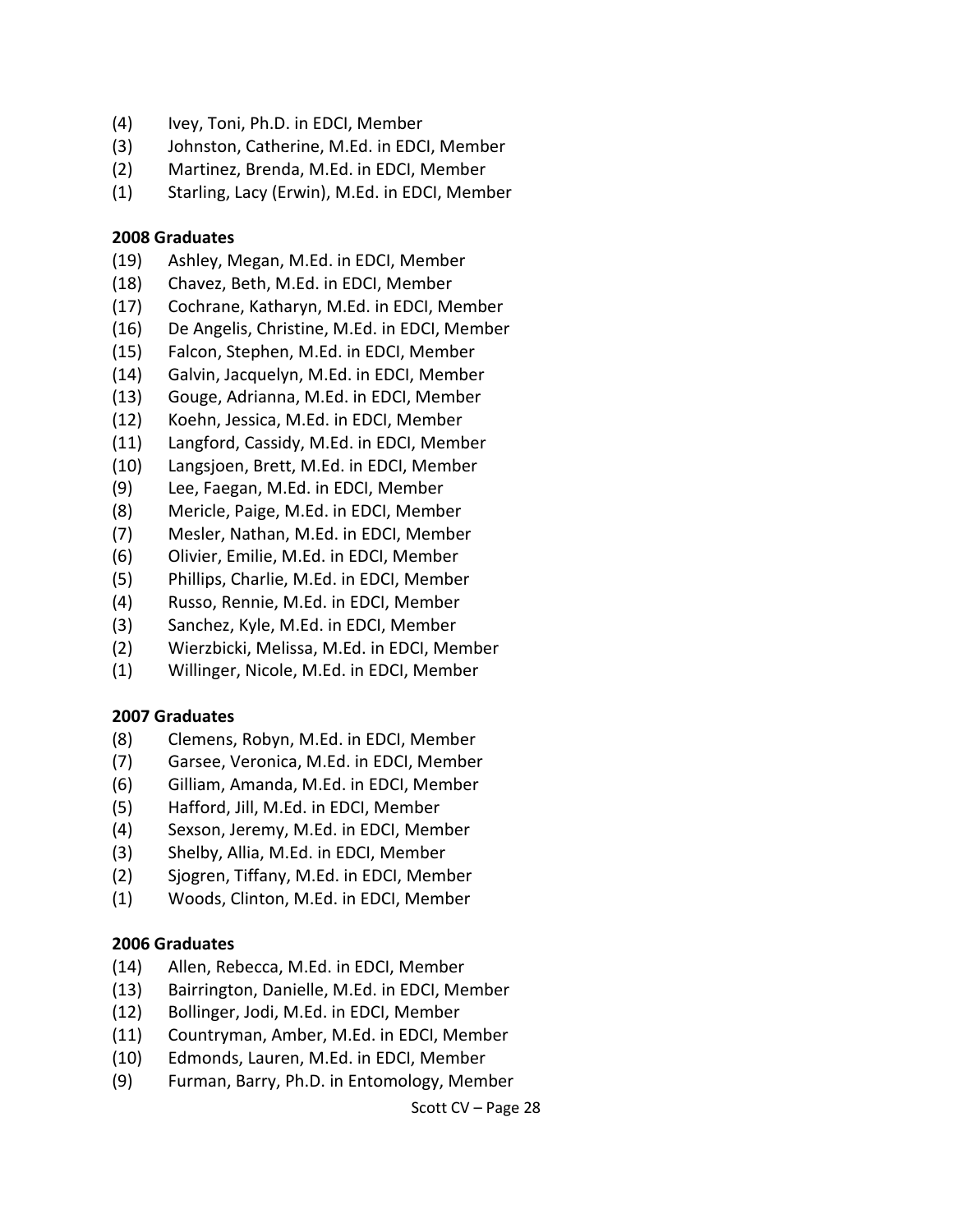- (8) Hunyar, Alison, M.Ed. in EDCI, Member
- (7) LaFever, David, M.S. in WFSC, Member
- (6) Miller, Andrea, M.Ed. in EDCI, Member
- (5) Reyes, Ganiva, M.Ed. in EDCI, Member
- (4) Russell, Ludivine, M.Ed. in EDCI, Member
- (3) Smith, Breana, M.Ed. in EDCI, Member
- (2) Smith, Shelle, M.Ed. in EDCI, Member
- (1) Tully, Jason, M.Ed. in EDCI, Member

#### **2005 Graduates**

- (9) Appel, Candice, M.Ed. in EDCI, Member
- (8) Bayliss, Timothy, M.Ed. in EDCI, Member
- (7) Cerny, Jonathan, M.Ed. in EDCI, Member
- (6) Chambers, Hollie, M.Ed. in EDCI, Member
- (5) Fennessy, Beverly, M.Ed. in EDCI, Member
- (4) Harvey, Susan, M.Ed. in EDCI, Member
- (3) Landers, Trey, M.Ed. in EDCI, Member
- (2) Prince, Abbie, M.Ed. in EDCI, Member
- (1) Spencer, Amy, M.Ed. in EDCI, Member

#### **2004 Graduates**

(1) Murchison, Anna, M.Ed. in EDCI, Member

#### **2003 Graduates**

- (2) Crawford, Jared, M.S. in ZOOL, Member
- (1) Farris, Christine, M.S. in EDAD, Member

#### **2001 Graduates**

- (2) Stein, Christopher, M.Ed. in EDCI, Member
- (1) Swart, Jon, M.S. in ZOOL, Co-Chair

#### **2000 Graduates**

- (2) Simcik, Steven, Ph.D. in WFSC, Graduate Committee Representative
- (1) Furman, Barry, M.S. in ENTO, Member

#### **1999 Graduates**

Veazey, Derek, M.S. in WFSC, Member

#### **1998 Graduates**

Lavin-Murcio, Pablo, Ph.D. in WFSC, Member

### **Others**

Crim, Marcus, M.S. in ZOOL (2003-2000), Member